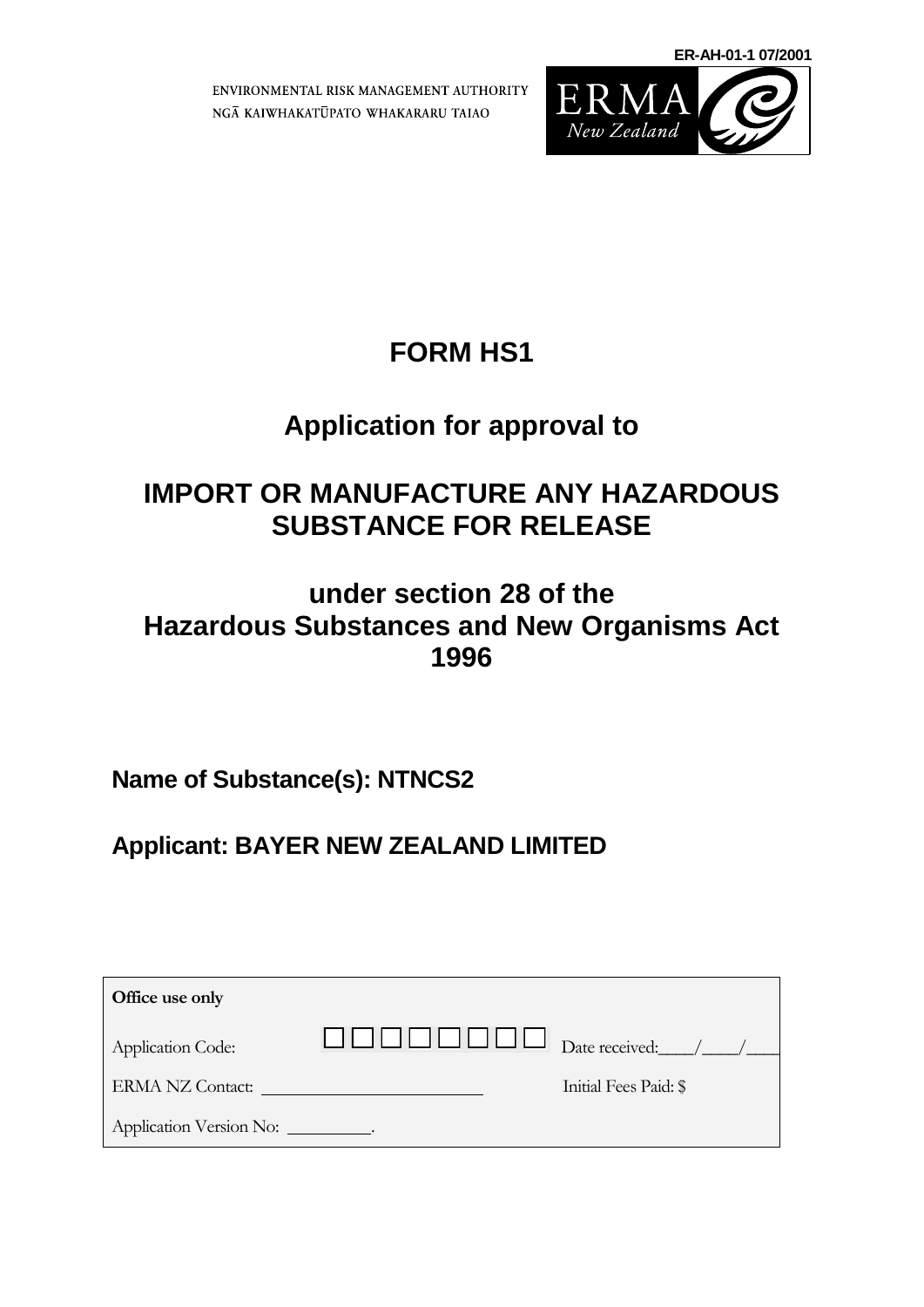# **IMPORTANT**

- 1. Before you fill in this application form, you may find it helpful to consult the *User Guide to Hazardous Substance Applications under the HSNO Act 1996*. This User Guide can either be downloaded from our website or purchased from ERMA New Zealand. The level of information that you need to provide in this application is dependent upon the scale and the significance of the risks and/or whether these risks are well understood and controlled. The User Guide will offer further advice on this.
- 2. Part B of the User Guide covers applications under Section 28 of the Act and all of the cross references in this application form are to Part B.
- 3. You can also talk to an applications officer at ERMA New Zealand who can help you scope and prepare your application. We need all relevant information early on in the application process. Quality information up front will speed up the process.
- 4. This application form may be used to seek approvals for more than one hazardous substance where the substances are related, for example a concentrated compound (active ingredient) and its related formulations or the two parts of an epoxy glue.
- 5. Any extra material that does not fit in the application form must be clearly labelled, cross-referenced, and included in an Appendix to the application form.
- 6. Commercially sensitive information must be collated in a separate Appendix.
- 7. Applicants must sign the form and enclose the correct application fee. The initial application fee can be found in our published *Schedule of Fees and Charges*. Make sure that you have an up to date copy of the Schedule. Please check with ERMA New Zealand staff. We are unable to process applications that do not contain the correct fee.
- 8. Unless otherwise indicated, all sections of this form must be completed for the application to be progressed. Where an applicant is unable to complete the sections marked optional, this information may be derived by ERMA New Zealand and the costs of doing so will be recovered from the applicant as part of the processing costs.

You can get more information at any time by contacting us. One of our staff members will be able to help you.

ERMA New Zealand 20 Customhouse Quay PO Box 131 Wellington NEW ZEALAND Telephone: 64-4-473 8426 Facsimile: 64-4-473 8433 E-mail: [info@ermanz.govt.nz](mailto:info@ermanz.govt.nz) [www.ermanz.govt.nz](http://www.ermanz.govt.nz/)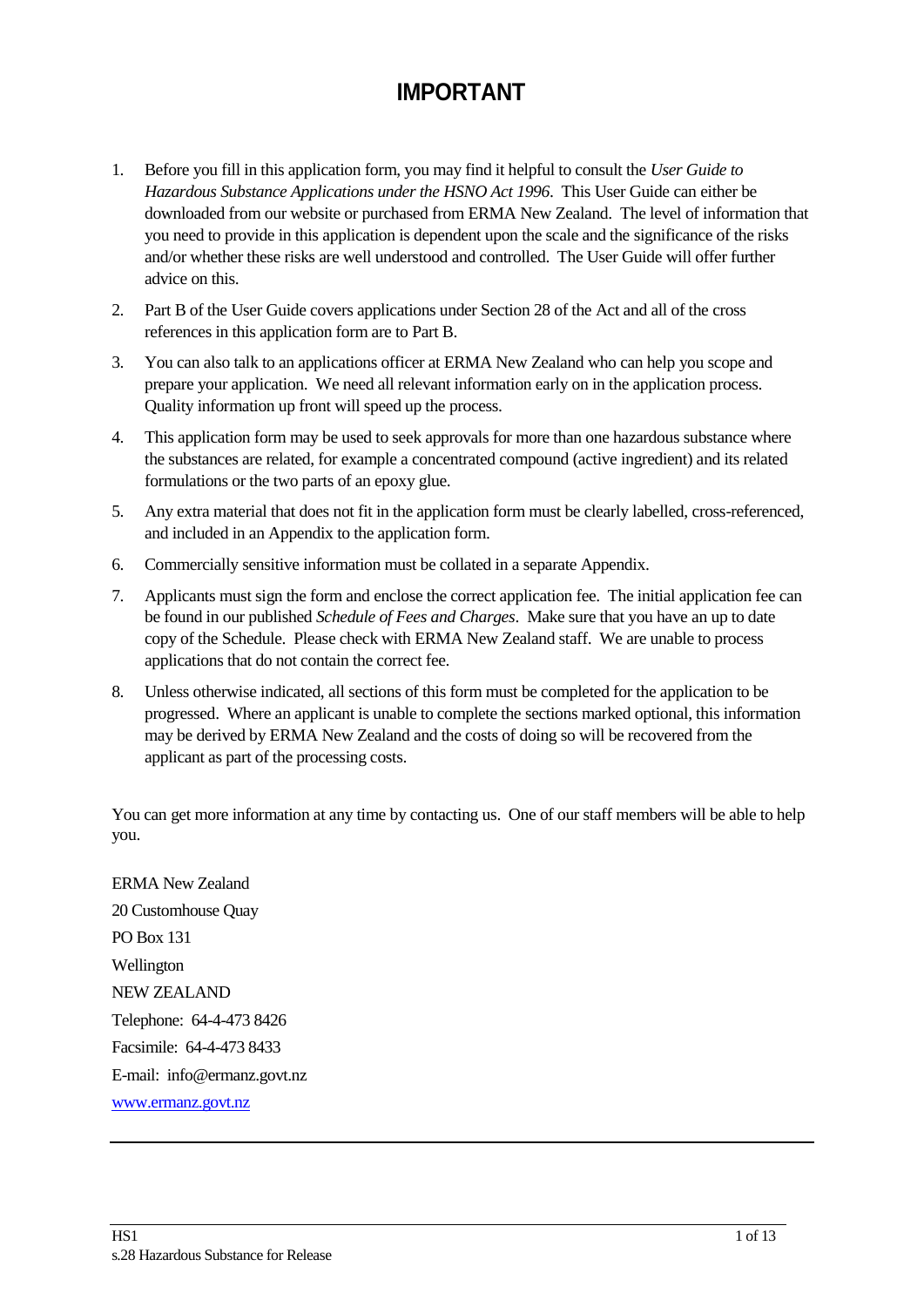# **Section One – Applicant Details**

See comments under "Section One of Application Form" in the User Guide for guidance.

#### **1.1 Name and postal address in New Zealand of the organisation making the application:**

| Name:           | Bayer New Zealand Limited                       |
|-----------------|-------------------------------------------------|
| <b>Address:</b> | 3 Argus Place, Hillcrest, North Shore City 0627 |
| <b>Phone:</b>   | 09 443 3093                                     |
| <b>Fax:</b>     | 09 443 1194                                     |

# **1.2 The applicant's location address in New Zealand (if different from above):**

**Address:** As above

## **1.3 Name of the contact person for the application:**

This person should have sufficient knowledge to respond to queries and either have the authority to make decisions on behalf of the applicant that relate to processing the application, or have the ability to go to the appropriate authority.

| Name:            | John Messer                                     |
|------------------|-------------------------------------------------|
| <b>Position:</b> | <b>Technical Development Manager</b>            |
| <b>Address:</b>  | 3 Argus Place, Hillcrest, North Shore City 0627 |
| <b>Phone:</b>    | 09 441 8638                                     |
| <b>Fax:</b>      | 09 443 1194                                     |
| <b>Email:</b>    | john.messer@bayerhealthcare.com                 |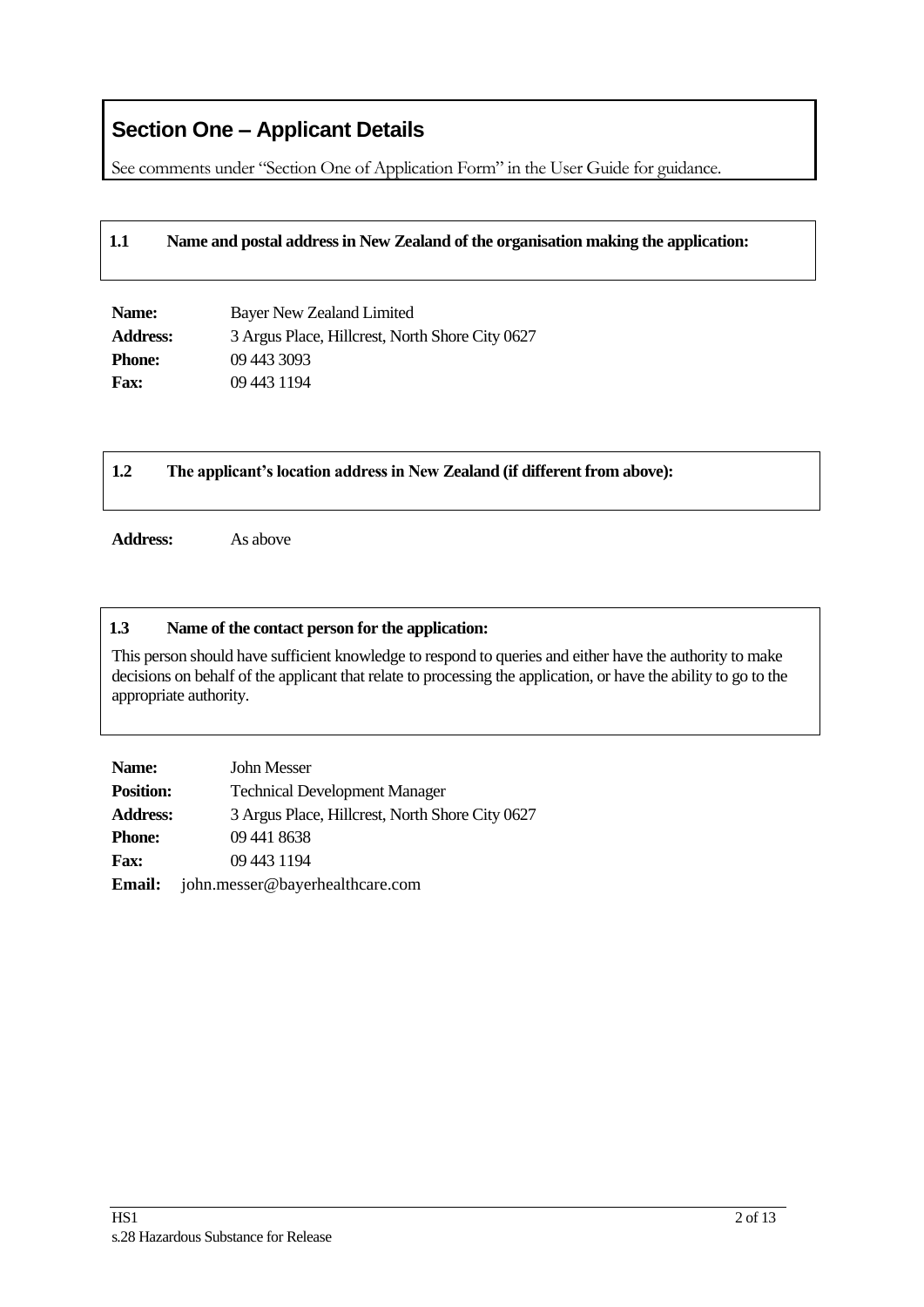# **Section Two – Application Type and Related Approvals Required**

This form is only to be used for an application to import and/or manufacture a hazardous substance for 'release' and if it does not meet the requirements for rapid assessment. Please note that it is the substance(s) which is approved, and thus the approval covers both import and manufacture.

If you are making the application for some other reason, you will need a different form.

**2.1 Is the information in this application relevant to import, manufacture or both:** (See comments under "Section 2.1 of Form" in the User Guide)

| Import only?                                                                 | Yes/No         |
|------------------------------------------------------------------------------|----------------|
| Manufacture only?                                                            | Yes/No         |
| Import and manufacture?                                                      | Yes/No         |
| If import only, indicate whether or not manufacture is likely in New Zealand | Not applicable |

#### **2.2 If the information in the application relates to manufacture in New Zealand, provide information on the proposed manufacturing process and any alternatives.** (See comments under "Section 2.2 of Form" in the User Guide)

As the product is a veterinary medicine it will be manufactured under Good Manufacturing Practice at an ACVM approved facility which has been registered for the production of the product with the ACVM. As such the manufacturing facility will be subject to regular audits of its manufacturing by ACVM. Further confidential information is provided in Appendix 1. The product is very similar to a number of products already produced in New Zealand and therefore extensive details are not provided here.

# **2.3 If you have reasons for not providing detailed information in this application, explain what they are and provide some justification.**

An example of a reason for not giving detailed information is where an approval has been given by another jurisdiction and information that led to that approval can be referenced or the substance will be used in low risk situations or ways.

(See comments under "Section 2.3 of Form" in the User Guide)

See appendix 1.

# **2.4 If this substance(s) needs an approval under any other legislation, has an application for this approval been made?**

**(Optional)** (See comments under "Section 2.4 of Form" in the User Guide)

# **Name of Approval Application made Application made Application made**

Agricultural Compounds and Veterinary Medicines Act 1997 YesANONA Food Act 1981 Yes/No/NA Medicines Act 1981 Yes/No/NA Chemical Weapons (Prohibition) Act 1996 Yes/No/NA Radiation Protection Act 1965 Yes/No/NA Biosecurity Act 1993 Yes/No/NA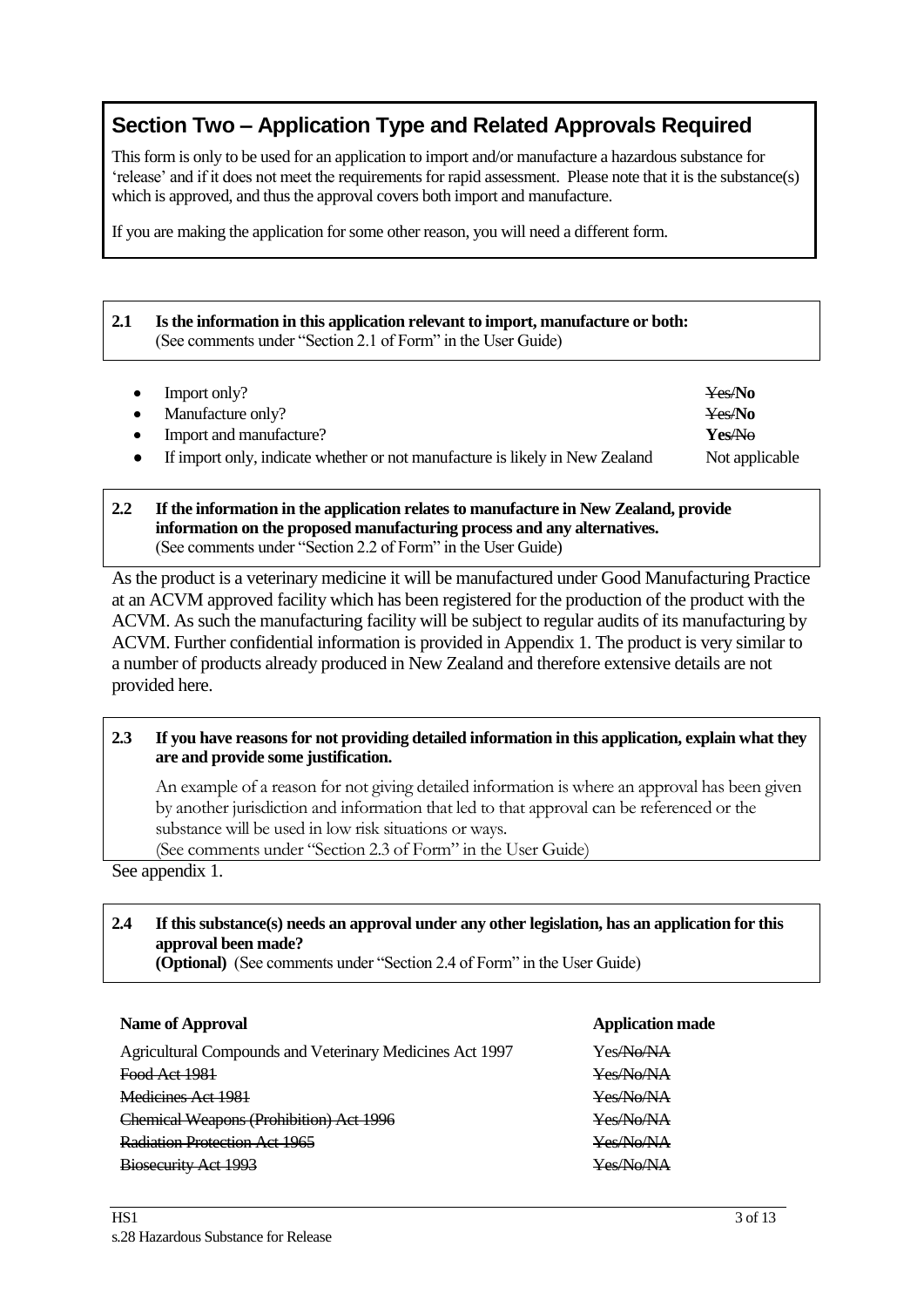# **Section Three – Information on the Substance(s)**

Note all information that is commercially sensitive must be attached as an Appendix. The application form should be cross-referenced to the Appendix but should be able to be read as a stand-alone document which will be publicly available.

You will need to provide a brief description of where the information in the application has been sourced from, eg from; inhouse data, research, technical literature, etc. See the introductory comments under "Section Three of the Form" in the User Guide for more details.

If approval is being sought for more than one hazardous substance, this section must be completed separately for each hazardous substance.

## **3.1 State the unequivocal identification of the substance(s).**

This section should include all information necessary to unequivocally identify the substance(s) and may include:

- Chemical Name (Chemical Abstracts Preferred Index name or IUPAC name)
- Common Name
- Synonyms
- Trade Names
- CAS Registry Number
- Molecular Formula
- Structural Formula
- Significant impurities

For mixtures, in addition to the above information being provided on the actual mixture, information is also required on the composition of the mixture ie the chemical name, CAS number, function (eg active ingredient, emulsifier, surfactant, filler) and percentages of **ALL** components of the mixture (including non-hazardous components and impurities) should be provided. This information may be best expressed in tabular form. If the composition is variable, please ensure to state the limits.

If there are commercial reasons for not providing full information in the main part of the form, alternative approaches must be discussed with and agreed by ERMA New Zealand. These must include the provision of a unique identifier of some kind.

(See comments under "Section 3.1 of Form" in the User Guide)

Mixture formulation details are provided in Appendix 1 (Confidential).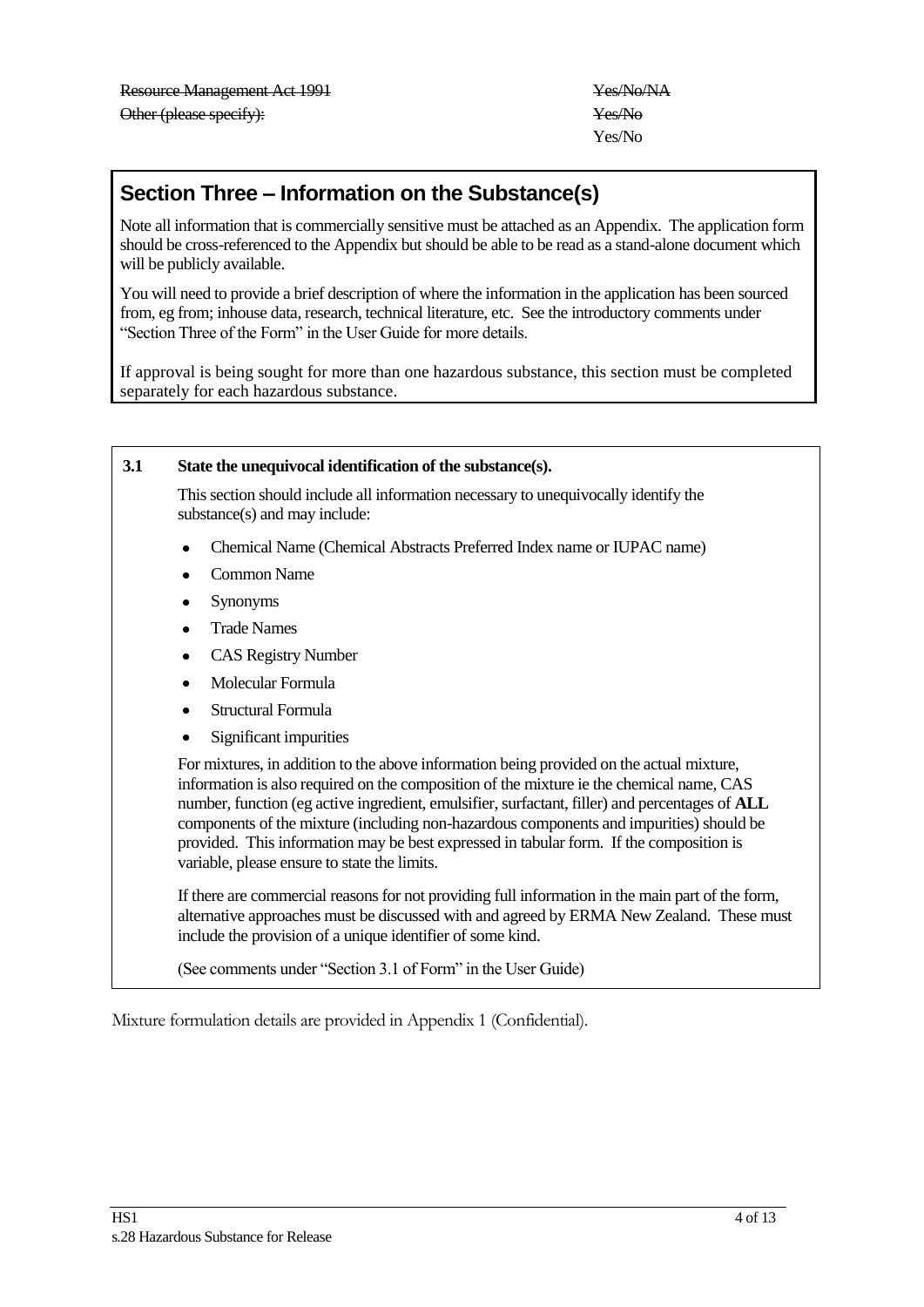## **3.2 Provide information on the chemical and physical properties of the substance(s).**

Provide as much information as possible on the chemical and physical properties of the substance(s) [at  $20^{\circ}$ C and 1 atmosphere unless otherwise stated] eg

- Appearance (colour, odour, physical state or form)
- pH
- Density
- Vapour pressure
- Boiling/melting point
- Solubility in water
- Water/octanol partitioning co-efficient

For mixtures, information is required on the chemical and physical properties of the mixture itself. However, if this information is not available, you should provide information on the chemical and physical properties of EACH hazardous component of the mixture

(See comments under "Section 3.2 of Form" in the User Guide)

Mixture characteristics (NTNCS2)

- Appearance Blue colour liquid
- Density  $1.001 \text{ g/L} \text{ (}a\text{)}\text{ }20^{\circ}\text{C}$
- Solubility in water the substance is miscible with water  $\bullet$
- Flash point  $88^{\circ}$ C (PMCC)

## **3.3 Provide information on the hazardous properties of the substance(s).**

Information should be provided on the hazardous properties of the substance(s) known to the applicant. You must consider each of the six hazardous properties below and provide information on those hazardous properties that trigger any threshold level. If you wish, you may assign the relevant HSNO classification category to each hazardous property that exceeds these threshold levels.

- explosiveness
- flammability
- oxidising properties
- corrosiveness
- toxicity
- ecotoxicity

If your substance is a mixture and you cannot provide direct information on its hazardous properties, you can apply mixture rules to the hazardous components of the mixture. If you do this, then you will need to provide information on the hazardous properties of each hazardous component of the mixture, and show your workings.

(See comments under "Section 3.3 of Form" in the User Guide).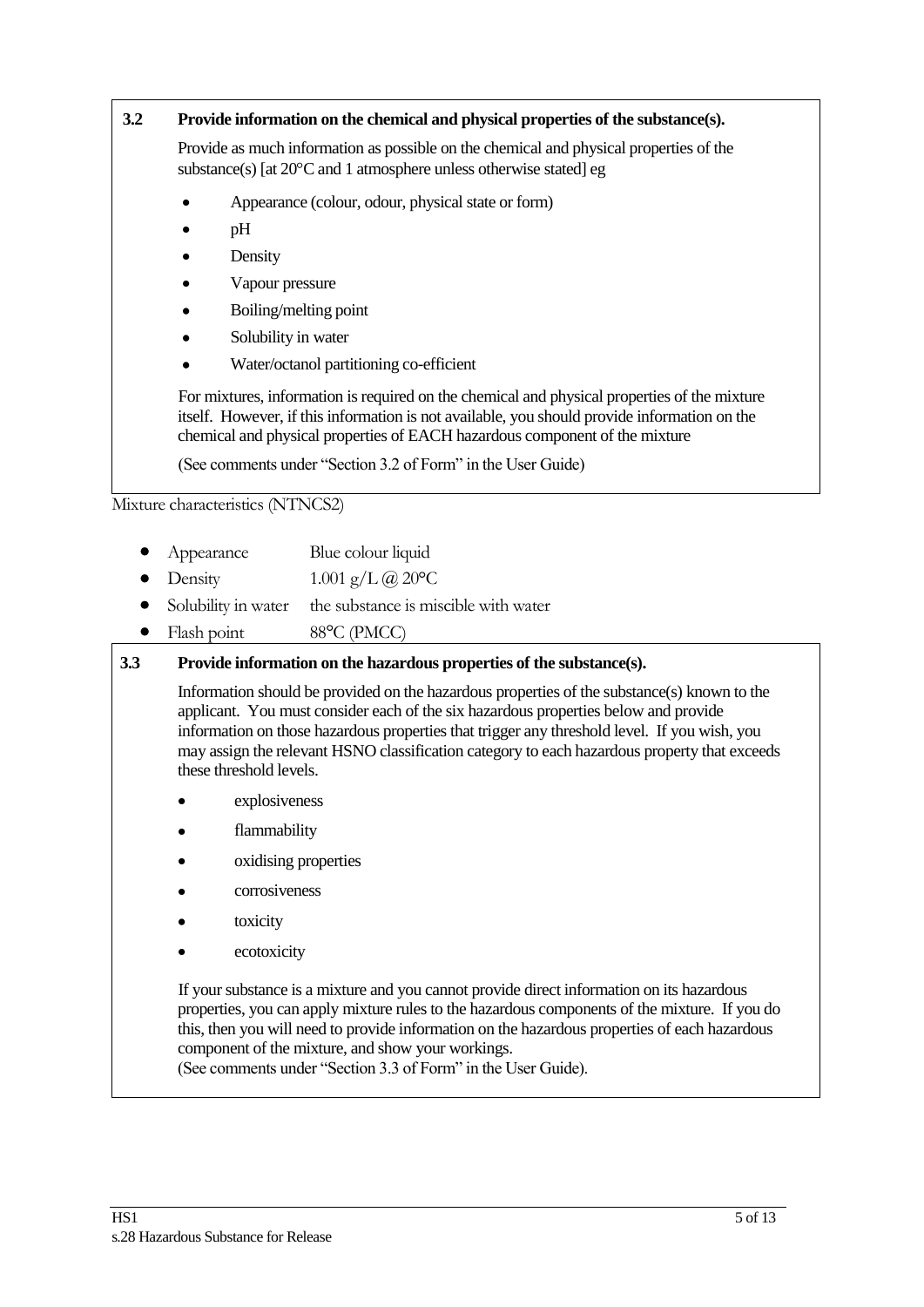| NTNCS2: Summary table of hazardous thresholds and classification. |
|-------------------------------------------------------------------|
|                                                                   |

| <b>Hazardous property</b>                                                                                                                                                                                                        | <b>Threshold</b>                                                                                                                                                                   | <b>Classification category and criteria</b> |
|----------------------------------------------------------------------------------------------------------------------------------------------------------------------------------------------------------------------------------|------------------------------------------------------------------------------------------------------------------------------------------------------------------------------------|---------------------------------------------|
| Explosive                                                                                                                                                                                                                        | Not triggered                                                                                                                                                                      |                                             |
| Flammable Liquid                                                                                                                                                                                                                 | Triggered                                                                                                                                                                          | 3.1D - PMCC flashpoint 88°C                 |
| Oxidising agent                                                                                                                                                                                                                  | Not triggered                                                                                                                                                                      |                                             |
| Corrosive substance                                                                                                                                                                                                              | Not triggered                                                                                                                                                                      |                                             |
| <b>Toxic Substance</b><br>Acute oral<br>Acute dermal<br>Acute inhalation<br><b>Skin irritation</b><br>Eye irritation<br>Sensitisation<br>Mutagenic<br>Carcinogenic<br>Reproductive/<br>/ developmental<br>Target organ/ systemic | Not Triggered<br>Not triggered<br>Not triggered<br><b>Triggered</b><br><b>Triggered</b><br>Not triggered<br>Not triggered<br>Not triggered<br><b>Triggered</b><br><b>Triggered</b> | 6.3A<br>6.4A<br>6.8A/6.8C<br>6.9B           |
| Ecotoxic<br>Aquatic<br>Soil<br><b>Terrestrial vertebrate</b><br><b>Terrestrial invertebrate</b>                                                                                                                                  | <b>Triggered</b><br><b>Triggered</b><br><b>Triggered</b><br><b>Triggered</b>                                                                                                       | 9.1A<br>9.2B<br>9.3B<br>9.4A                |

The workings and data to support these classifications are in Appendix 2.

# **3.4 Identification of the default Controls on the substance(s).**

A range of default controls are triggered by the hazardous property classification(s) attached to the substance. If you wish, you can list what these default controls are. If you don"t provide this information, ERMA New Zealand will do it for you. Regardless, you need to be aware of what the default controls are so that you can take them into account when assessing risks – see Section 4. **(Optional)** (See comments under "Section 3.4 of Form" in the User Guide)

| 3.1D | F <sub>2</sub> ,F <sub>6</sub> ,F <sub>11</sub> ,F <sub>17</sub>  |
|------|-------------------------------------------------------------------|
|      | 11, 15, 19, 113, 119, 121, 125, 129                               |
|      | P1, P3                                                            |
|      | D2, D6, D7, D8                                                    |
|      | EM1, EM4, EM8, EM9, EM10, EM11, EM12, EM13                        |
| 6.3A | T1, T2, T4, T7                                                    |
|      | I1, I9, I16, I19, I21, I28                                        |
|      | $P1, P3, P13*$                                                    |
|      | D <sub>4</sub> , D <sub>6</sub> , D <sub>7</sub> , D <sub>8</sub> |
|      | EM1, EM6, EM8, EM11, EM12                                         |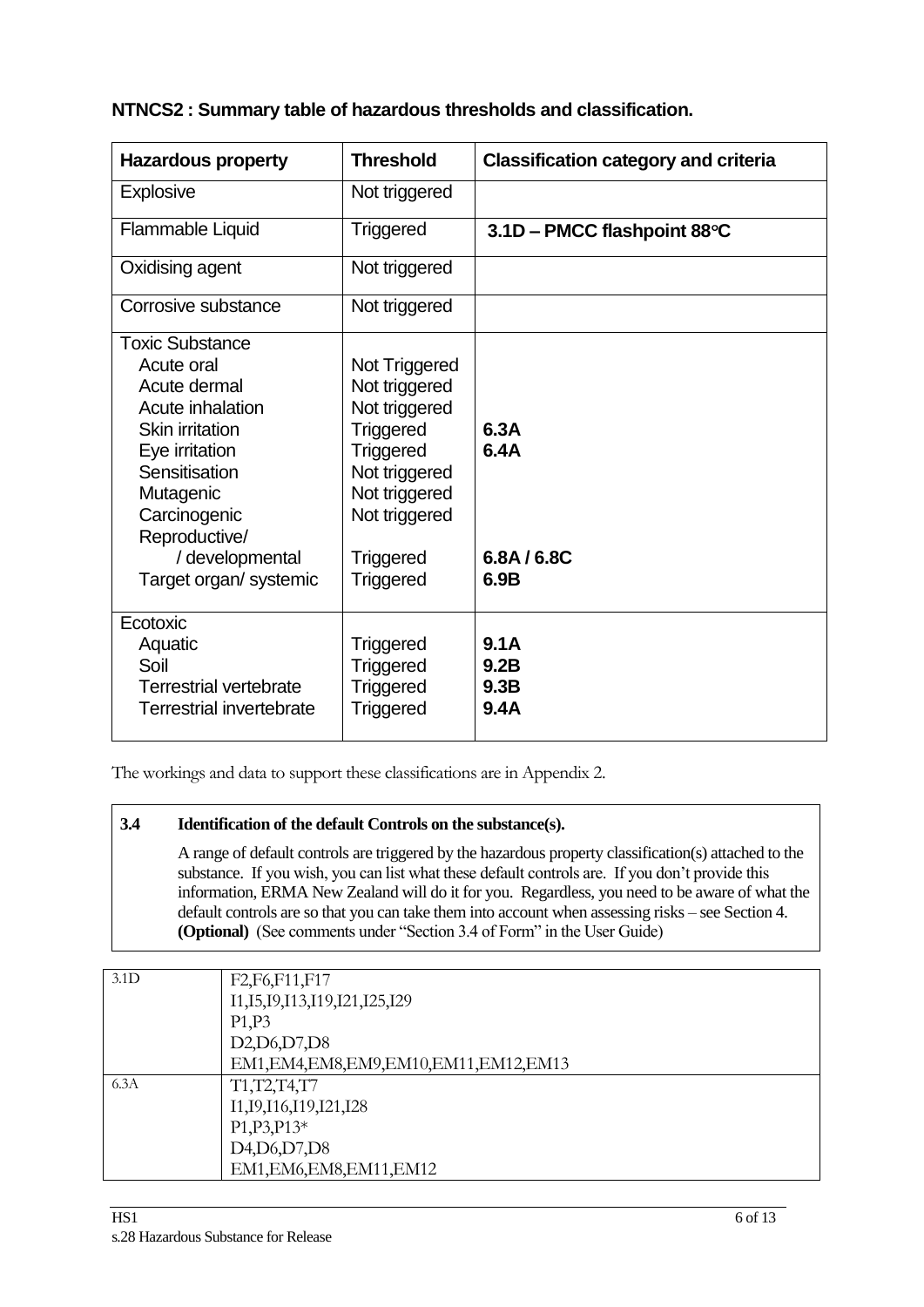| 6.4A | T1, T2, T4, T7                                                    |
|------|-------------------------------------------------------------------|
|      | I1, I9, I16, I19, I21, I28                                        |
|      | P <sub>1</sub> , P <sub>3</sub> , P <sub>13</sub> *               |
|      | D <sub>4</sub> , D <sub>6</sub> , D <sub>7</sub> , D <sub>8</sub> |
|      | EM1, EM6, EM8, EM11, EM12                                         |
| 6.8A | T1, T2, T3, T4, T7                                                |
|      | 11, 19, 116, 117, 118, 119, 121, 128                              |
|      | P1, P3, P13, PG2                                                  |
|      | D <sub>4</sub> ,D <sub>6</sub> ,D <sub>7</sub> ,D <sub>8</sub>    |
|      | EM8, EM11, EM12                                                   |
| 6.8C | T1, T2, T4, T7                                                    |
|      | 11, 19, 116, 117, 118, 119, 121, 128                              |
|      | P1, P3, P13, PG3                                                  |
|      | D <sub>4</sub> , D <sub>6</sub> , D <sub>7</sub> , D <sub>8</sub> |
|      | EM <sub>8</sub>                                                   |
| 6.9B | T1, T2, T4, T7                                                    |
|      | 11, 19, 116, 117, 118, 119, 121, 128                              |
|      | P1, P3, P13, PG3                                                  |
|      | D <sub>4</sub> , D <sub>6</sub> , D <sub>7</sub> , D <sub>8</sub> |
|      | EM8                                                               |
| 9.1A | E1, E2, E5, E6, E7, E8                                            |
|      | 11, 13, 19, 11, 119, 121, 123, 129                                |
|      | P1, P3, P15, PG3                                                  |
|      | D5,D6,D7,D8                                                       |
|      | EM1, EM7, EM8, EM11,                                              |
|      | EM12, EM13                                                        |
|      | TR1                                                               |
|      | AH1                                                               |
| 9.2B | E1, E2, E6, E8                                                    |
|      | 11, 13, 19, 11, 119, 121, 123, 129                                |
|      | P1, P3, P15, PG3                                                  |
|      | D5,D6,D7,D8                                                       |
|      | EM1, EM7, EM8, EM13                                               |
| 9.3B | E1, E2, E4, E6, E8                                                |
|      | 11, I3, I9, I11, I19, I21, I23, I29                               |
|      | P1, P3, P15, PG3                                                  |
|      | D5,D6,D7,D8                                                       |
|      | EM1, EM7, EM8, EM13                                               |
| 9.4A | E1, E2, E3, E5, E6, E7, E8                                        |
|      | 11, 13, 19, 11, 119, 121, 123, 129                                |
|      | P1, P3, P15, PG3                                                  |
|      | D5,D6,D7,D8                                                       |
|      | EM1, EM7, EM8, EM13                                               |
|      | TR1                                                               |
|      | AH1                                                               |

Composite list:

T1,T2,T3,T4,T7 F2,F6,F11,F17 E1,E2,E3,E4,E5,E6,E7,E8 I1,I3,I5,I9,I11,I13,I16,I17,I18,I19,I21,I23,I25,I28,I29 P1,P3,P13\*,P15, PG2, PG3 D2,D4,D5,D6,D7,D8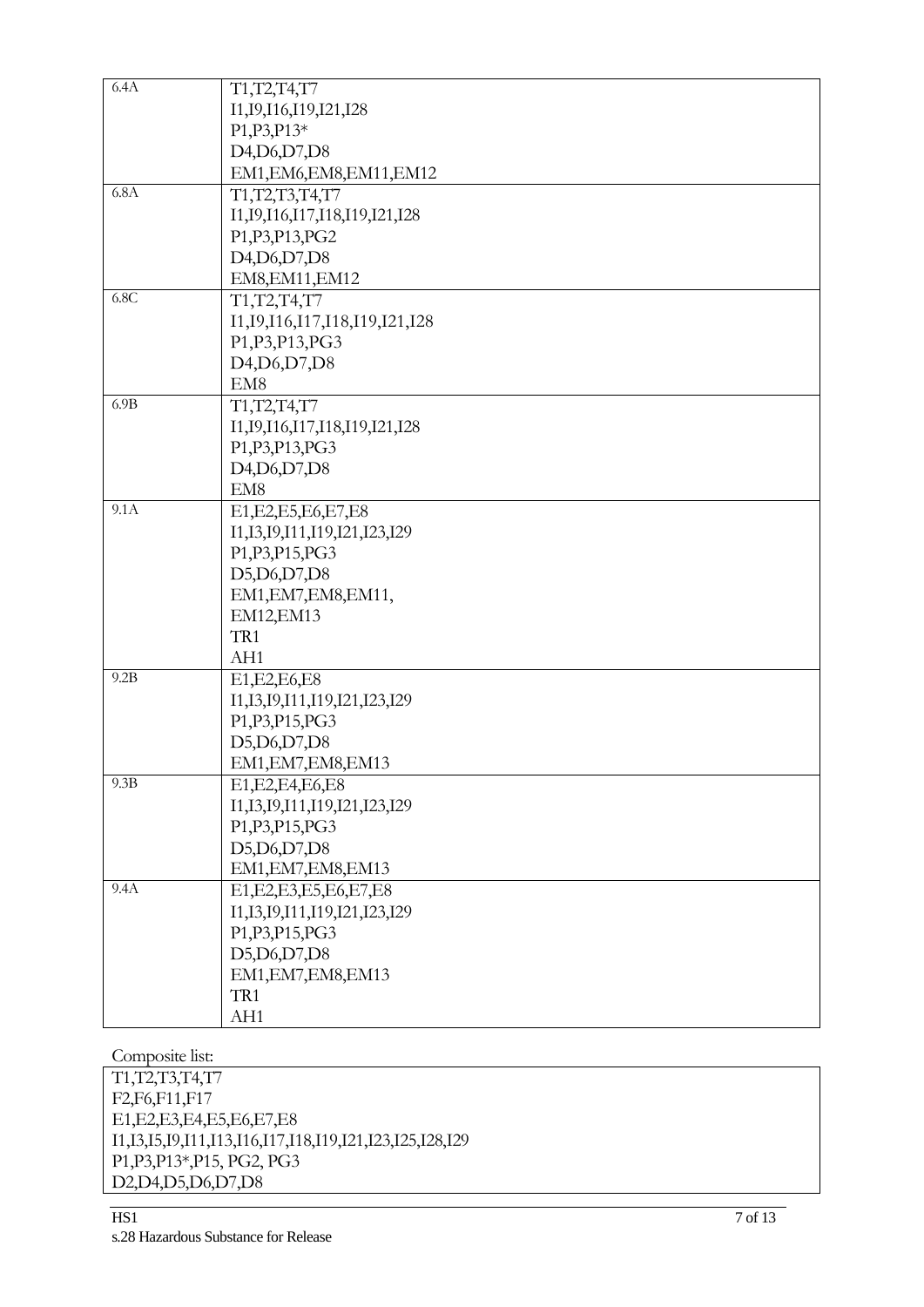# **3.5 Provide information on what will happen to the substance throughout its whole life from its introduction into New Zealand, its uses, through to disposal.**

This information is used in the development of exposure scenarios and the assessment of risks, costs and benefits and should therefore be as expansive as possible. (See comments under "Section 3.5 of Form" in the User Guide)

## **Production/Transportation Storage**

NTNCS2 will be manufactured under conditions of Good Manufacturing Practice, at an ACVM approved manufacturing facility in Auckland. Full manufacture will be performed and the product will be shipped from this facility to a Bayer warehouse, pre-packed into 1 L, 5 L and 20 L HDPE screw top containers which would have been pre-labelled and in the case of the 1 and 5 L containers, placed in cardboard cartons for transport. The size of the 20 L container precludes putting this in cardboard cartons and instead it would be shrink-wrapped on standard shipping pallets.

NTNCS2 will be stored in standard warehouse facilities prior to distribution. From there NTNCS2 would be distributed to mercantile and veterinary premised for sale to farmers. Several containers of NTNCS2 could be stored on farming premises prior to use.

Production, packaging and transportation of NTNCS2 will conform to domestic requirements for transportation. All New Zealand labelling will conform to the requirements of the Agricultural Compounds and Veterinary Medicine Group of the New Zealand Food Safety Authority. The labelling will also supply safety, handling, use, storage and disposal information as required by ERMANZ.

## **Uses**

NTNCS2 is for the control of ectoparasites (sheep biting lice and sheep blowfly strike) on sheep. The user would apply NTNCS2 using standard equipment.

# **Other potential uses**

None known to the applicant

# **Who may use the substance**

Farmers, dipping contractors, veterinarians and farm workers.

## **Disposal of packaging and unused product**

The preferable route of disposal is by use. Unused product and used packaging may be disposed of in approved landfills. Cleaned, used packaging may also be recycled via the DrumMuster program.

# **Destination of applied product.**

The active ingredient(s) are not absorbed significantly through the skin, although small amounts are found in residue studies. Those small amounts of active ingredients absorbed are extensively metabolised prior to excretion via the urine and faeces.

The active ingredients degrade in the fleece. Shorn wool could be harvested with residues. A wool withholding period (time between treatment and shearing fleece) will be stated on the product label.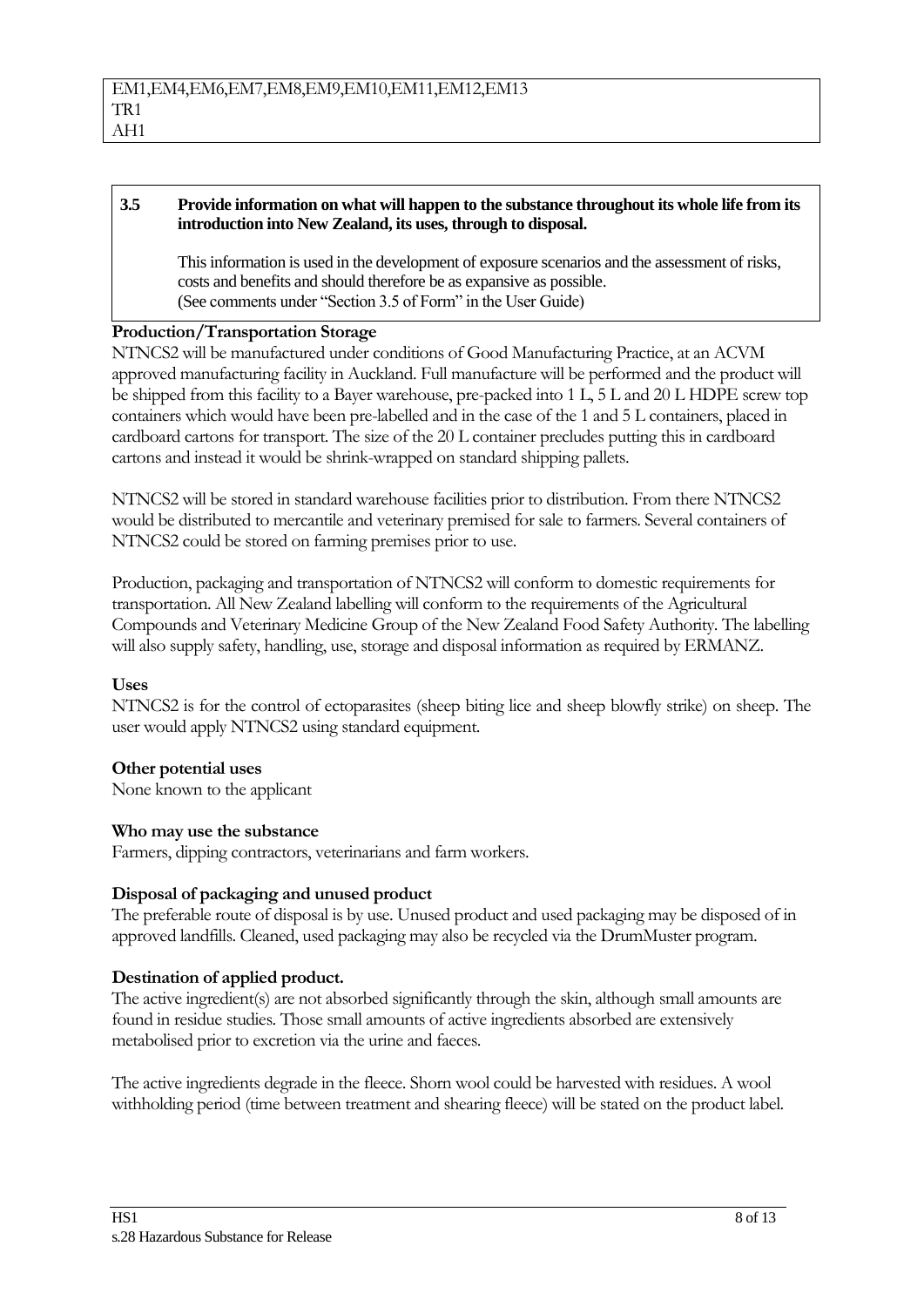# **Section Four: Risks, Costs and Benefits**

These are the positive and adverse effects referred to in the HSNO Act. It is easier to regard risks and costs as being adverse (or negative) and benefits as being positive. In considering risks, cost and benefits, it is important to look at both the likelihood of occurrence (probability) and the potential magnitude of the consequences, and to look at distribution effects (who bears the costs, benefits and risks).

You will need to consider the effects on the environment and human health and welfare, including any social effects.

In each section set out below, it might be easier for you, and most useful for ERMA New Zealand, if the information is set out under the following three sub sections:

- Costs and benefits which can be stated in monetary (dollar) terms
- $\bullet$ Non-monetary risks and costs
- Non-monetary benefits.

Complete this section as far as you can. If the analysis provided is incomplete, then it will be completed by ERMA New Zealand. However, the costs of doing this will be chargeable.

You will need to provide a brief description of where the information in the application has been sourced from, eg from; inhouse research, independent research, technical literature, community or other consultation.

(See comments under "Section 4 of Form" in the User Guide)

## **4.1 Identify all of the potential risks, costs and benefits of the substance(s)**

Identification is the first step in assessing risks, costs and benefits. The introductory part of "Section 4 of Form" in the user Guide provides detailed guidance on what kinds of costs, risks and benefits should be thought about. It is important to think about the source of the risk, ie the way in which the risk is created (the exposure pathway), and then the consequences and likelihood of exposure.

You should try to think as widely as possible about every potential risk, cost and benefit and give a brief description. The range of matters that you will need to think about is discussed in the User Guide. You must also decide how significant that risk, cost or benefit is likely to be. If the risk, cost, or benefit is obviously not significant (and you can give reasons), then there is no need to further assess that risk, cost, or benefit. (See comments under "Section 4.1 of Form" in the User Guide)

# **Identification of potential risks**

# **1. Transport and storage**

Risk: Fire

Adverse events could potentially arise in situation where a suitable source of ignition was available in close proximity to NTNCS2 – however it is noted that with the relatively high flash point this is not a major risk.

# **2. Human Health**

Risk: Target organ Adverse effects could potentially arise from repeated ingestion of NTNCS2 Risk: Skin irritant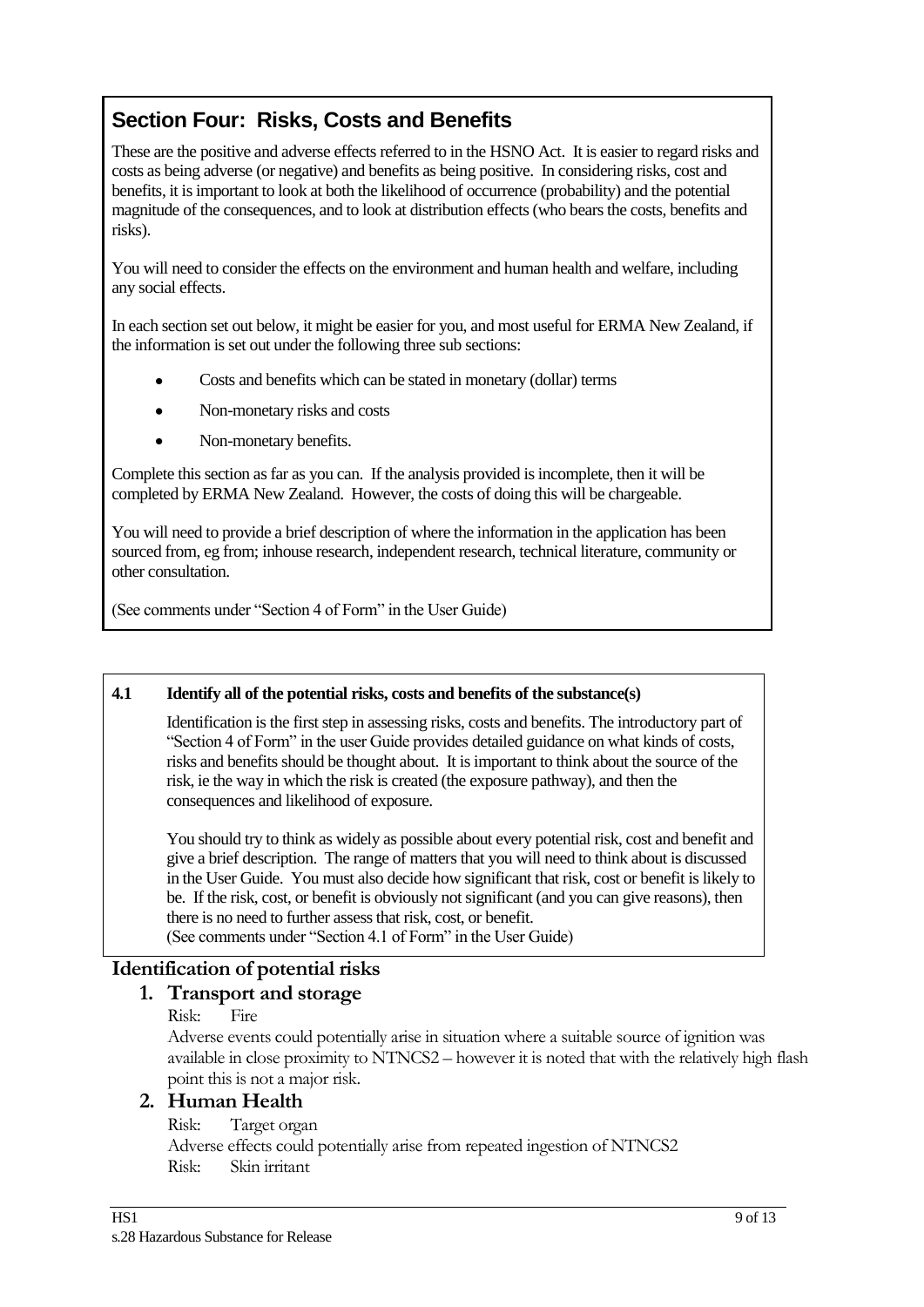Adverse effects could potentially arise from contact of NTNCS2 Risk: Eye irritant Adverse effects could potentially arise from contact of NTNCS2 with eyes. Risk : Reproductive/Developmental Adverse effects on the unborn child could potentially arise from contact by pregnant women of NTNCS2 or through the effects of NTNCS2 acquired by a child via lactation.

# **3. Environmental effects**

Risk: Aquatic ecotoxicity

Adverse effects could potentially arise from release of NTNCS2 on or near water Risk: Soil ecotoxicity

Adverse effects could potentially arise from release of NTNCS2 onto land and the subsequent effects on species such as earthworms.

Risk: Terrestrial vertebrate ecotoxicity

Adverse effects could potentially arise from release of NTNCS2 to the environment where there are vertebrate species such as small land mammals and birds

Risk: Terrestrial invertebrate ecotoxicity

Adverse effects could potentially arise from release of NTNCS2 to the environment where there are valued insect species (bees)

**4. Effects on the relationship of Maori and their culture and traditions with their ancestral lands, water, sites, wahi tapu, valued flora and fauna, and other taonga.**

No new risks identified, beyond those common to any pour-on sheep ectoparasiticide. See section #4.3.

# **5. Effects on New Zealand's international obligations**

Risks, costs and benefits related to New Zealand"s international obligations are not assessed by the applicant.

| Lifecycle activity | Associated source of risk                                                                                                                                                                                                                                                                                                        |
|--------------------|----------------------------------------------------------------------------------------------------------------------------------------------------------------------------------------------------------------------------------------------------------------------------------------------------------------------------------|
| Manufacture        | Accident during manufacture resulting in spillage and release of the substance                                                                                                                                                                                                                                                   |
|                    | which in turn may affect an individual dealing with the spillage.                                                                                                                                                                                                                                                                |
| Local transport    | Transport or handling incident during transportation or loading/unloading<br>resulting in spillage and subsequent exposure of people or the environment<br>(or contribution to fire, where a suitable ignition source is present in close<br>proximity)                                                                          |
|                    | Transport accident: Spills of HDPE containers of NTNCS2                                                                                                                                                                                                                                                                          |
|                    | Loading/unloading: Dropped containers spilling contents                                                                                                                                                                                                                                                                          |
|                    | Fire: any of the above associated with a suitable ignition source in<br>close proximity                                                                                                                                                                                                                                          |
| Storage            | Incident during storage at warehouse facilities, veterinary clinics, rural<br>merchants or end user's sites resulting in spillage and subsequent exposure of<br>people or the environment (or contribution to fire, where a suitable ignition<br>source is present in close proximity)                                           |
|                    | NTNCS2 could spill in storage areas (e.g. vet clinics, farms)                                                                                                                                                                                                                                                                    |
| Use                | Exposure of end users while handling the substance during use. Incident such<br>as spillage during use and subsequent exposure of people or the environment<br>Chronic exposure of staff at the manufacturing site, or by frequent<br>users on farms (e.g. dipping contractors)<br>Environment: Small spills on farms during use |

# **Identification of risks**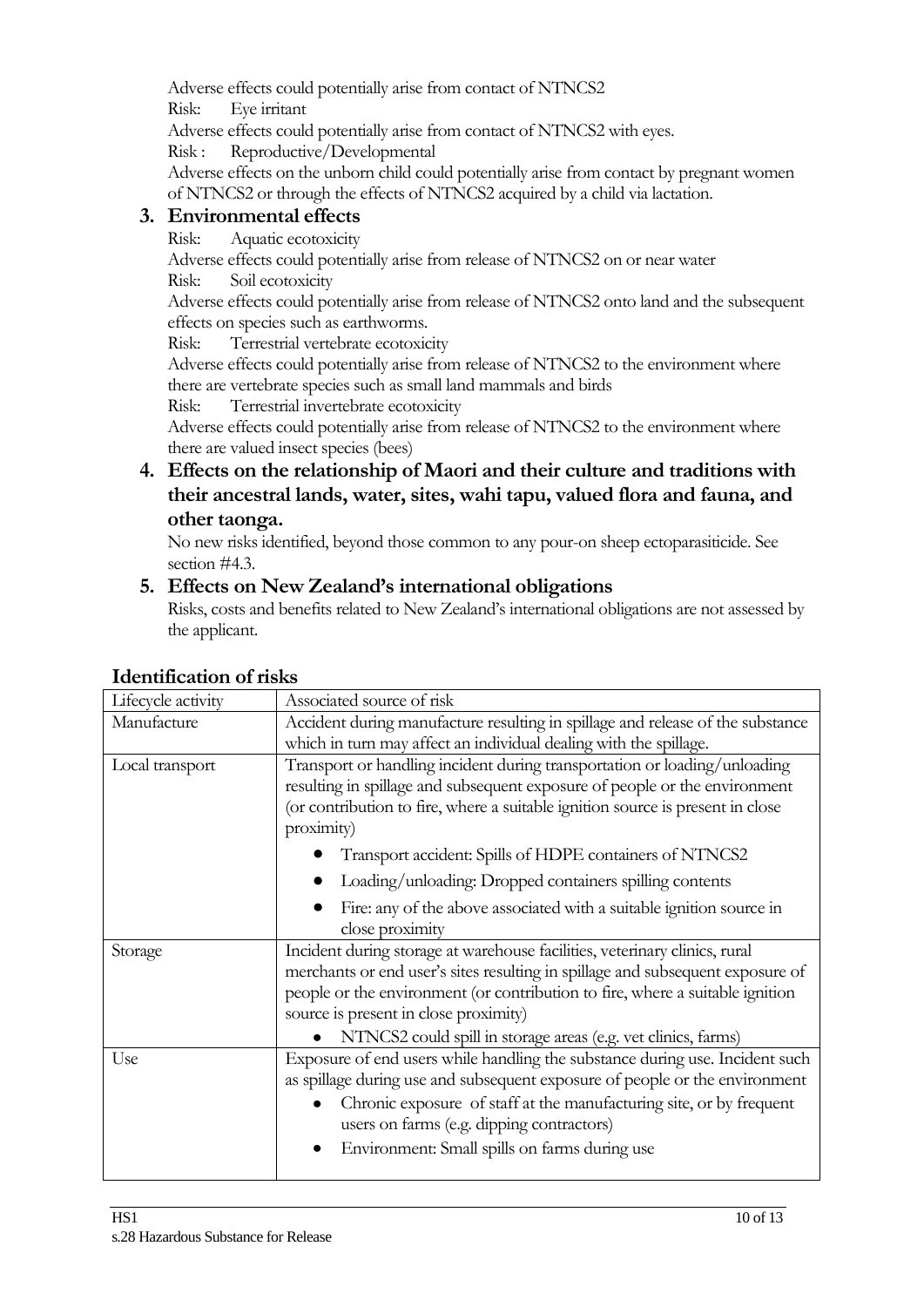| Disposal | Disposal of substance and containers resulting in release of substance and |
|----------|----------------------------------------------------------------------------|
|          | subsequent exposure of people or the environment.                          |
|          | Primarily disposed of by use                                               |
|          | Small amounts and empty NTNCS2 packs could be disposed of in local         |
|          | landfills.                                                                 |
|          | Small quantities of the active ingredient may be released from wool during |
|          | wool scouring (wool scouring plant wastes)                                 |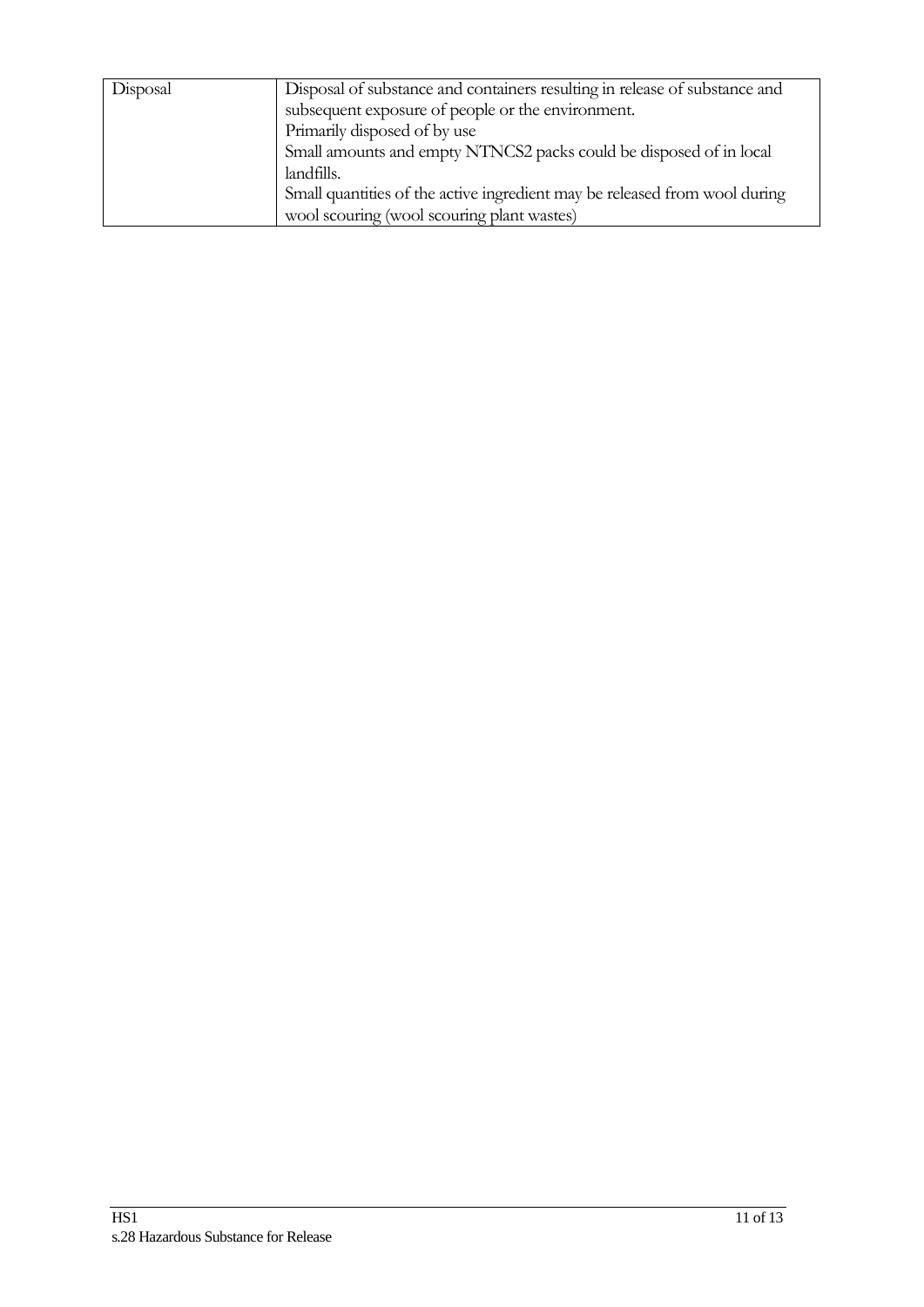# **4.2 Provide an assessment of those risks, costs, and benefits identified in Section 4.1 which might be significant.**

This section excludes risks, costs, and benefits which relate specifically to Māori taonga or to international agreements. See Sections 4.3 and 4.4 below for those aspects.

Assessments only need to be done for those risks, costs and benefits which Section 4.1 shows might be significant. Section 4.2 in the User Guide provides a detailed explanation of how to do an assessment. Remember that assessments can be qualitative ie based on judgements, if there is no analytical information available. But it is essential that a firm conclusion is drawn about the size and likelihood of the risks, costs or benefits, and also about the certainty of the assessment.

In assessing risks especially, it is important to take account of the extent to which risks will be reduced by the default or other controls (see Section 3.4 above and 4.5 below). (See comments under "Section 4.2 of Form" in the User Guide)

# **Risk analysis – Transport Risk – Transport accident.**

It is possible that at some stage, a vehicle carrying NTNCS2 will be involved in a transport accident.

- The finished product will be transported in large quantities under the Dangerous Goods for transport rules and will therefore be appropriately placarded including Dangerous Goods information on the immediate packaging and will be accompanied by appropriate documentation with information including emergency telephone contact numbers and information on how to contain and dispose of spilled material. The transport company hired to perform transportation operations will be a large an experienced company which handles many veterinary medicines and agricultural compounds.
- Smaller quantities are likely to be transported from mercantile outlets to individual farm  $\bullet$ properties under small package of dangerous goods rule or in some situations dangerous goods in limited quantities – therefore the risk of effects from a transport accident involving such smaller quantities are greatly reduced.
- The packaging of the NTNCS2 is of standard appropriately strong HDPE packaging, and in the case of 1 and 5L pack sizes additionally packaged in cardboard cartons. Packaging will be existing 'off the shelf' material which has been proved over many years to be suitable for its purpose.
- The greatest individual container size transported will be a 20L container and therefore even where large quantities are transported, it is unlikely that spillage of all containers will occur.

Such risks are likely to result either in human or environmental exposure and as such are analysed below.

# **Risk analysis – Human exposure**

# **Risk: Repeated exposure (ingestion) – Target Organ / reproductive - developmental effects**

Repeated ingestion by humans causing either target organ or reproductive / developmental effects is VERY UNLIKELY to occur.

- The finished product will be stored in a secure warehouse initially at the manufacturing facility  $\bullet$ prior to shipment to a Bayer controlled warehouse. The only persons with access are trained workers at the manufacturing plant or trained warehouse staff.
- $\bullet$ Smaller quantities would also be stored at veterinary clinics and mercantile outlets or on farms (places of work). Even though the product is an over the counter product, it is not likely to be purchased by general consumers. Personnel employed at veterinary clinics, mercantile outlets and farming operation are generally aware of the risks of ingestion of such products.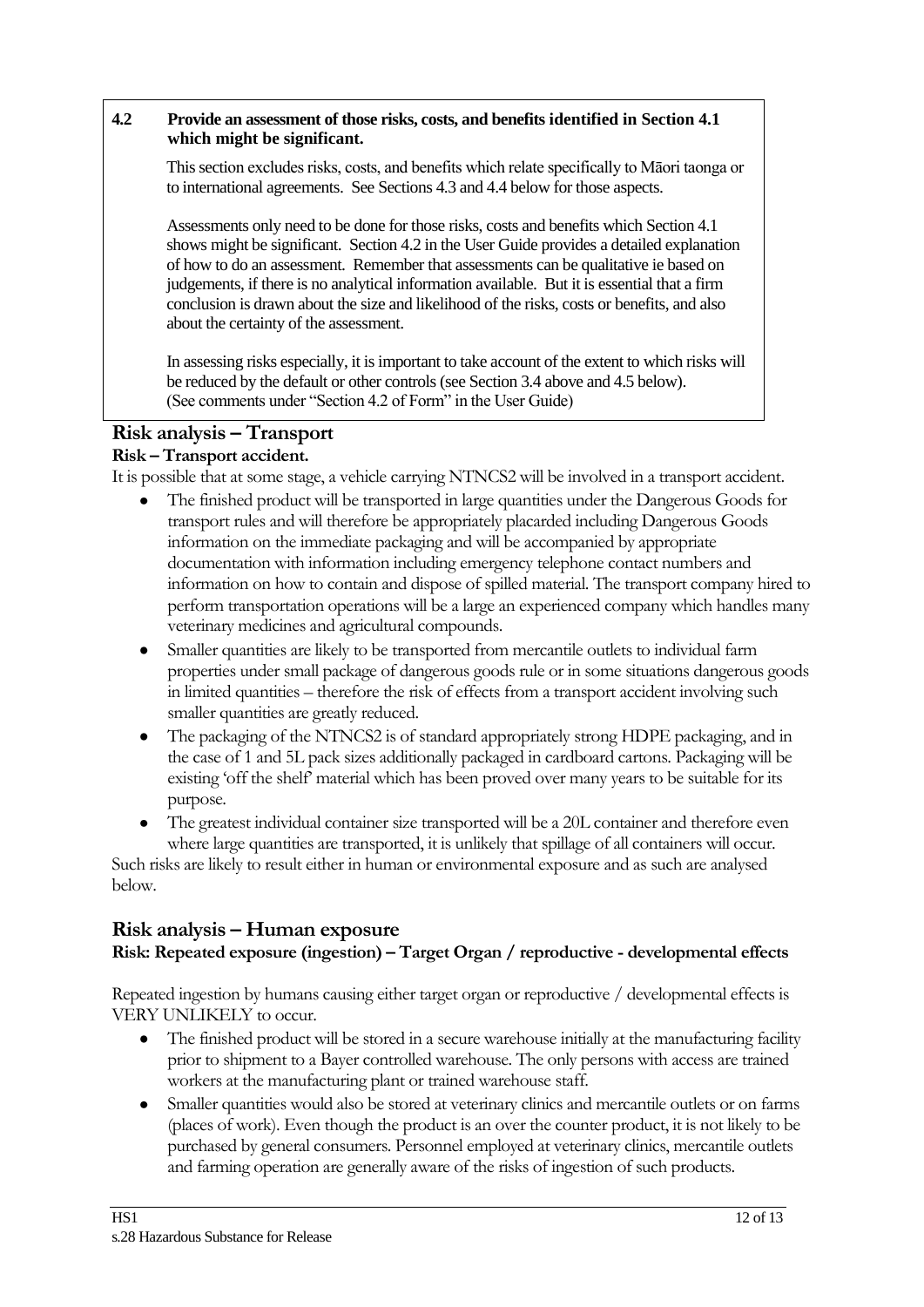- The NTNCS2 is packaged and labelled at manufacture and so will be clearly identified at all times subsequent to manufacture so the risk of confusion by consumers leading to oral ingestion is extremely unlikely
- The product will leave the manufacturing facility firmly closed (screw cap containers small pack sizes will also be induction sealed). With the exception of the 20L container, the majority of the pack sizes would be expected to be used completely at the one time once the container was broached.
- The only persons likely to have access to NTNCS2 on a regular basis are (i) staff at manufacturing plant (ii) persons dipping sheep frequently such as dipping contractors or farm workers. These people are skilled and experienced at handling agricultural chemicals. The daily contact with / ingestion of many mLs of NTNCS2 that is required for chronic toxic effects and reproductive/ developmental effects by adult workers is not at all likely.
- Storage and use is limited to 'places of work'
- The label will state "KEEP OUT OF REACH OF CHILDREN FOR ANIMAL TREATMENT ONLY"

Likelihood of risk: VERY UNLIKELY Magnitude: Initially mild and reversible; potentially severe

# **Risk – Skin irritancy**

Exposure of NTNCS2 to skin is UNLIKELY to occur.

In addition to the features of the product described above which limit its availability to "places of work" and to users who are experienced with the product, the additional factors are relevant to this risk:

- $\bullet$ The label will give advice to users to avoid contact with skin and eyes. Further advice will be given in the event of contact with skin and eyes "If on skin remove contaminated clothing and wash with plenty of soap and water.." – spills on skin can be successfully washed of with water.
- The product will be applied through a closed system applicator which will minimise the chance  $\bullet$ of skin contact. The product applicator directs the NTNCS2 directly to the sheep and away from the person applying the product.
- The main risk period will be during decanting between (for example) a 20L container and a 5 L  $\bullet$ backpack – to mitigate this risk, a decanting tap will be provided with every applicator which will ameliorate the risk of spillage which may have occurred if a funnel was used for decanting.

| Likelihood of risk: | Spills on skin are UNLIKELY |
|---------------------|-----------------------------|
| Magnitude:          | Low, localised, reversible. |

# **Risk – Eye irritancy**

Exposure of NTNCS2 in the eye is VERY UNLIKELY to occur.

The features of the product described above which limit its availability to "places of work" and to users who are experienced with the product, and the features which will reduce the risk of skin irritancy are also expected to reduce the risks arising from eye irritancy.

The label will carry the warning: "If in eyes rinse cautiously with water for several minutes. Remove contact lenses, if present and easy to do. Continue rinsing"

| Likelihood of risk: | VERY UNLIKELY                                                   |
|---------------------|-----------------------------------------------------------------|
| Magnitude:          | Low, localised, reversible, but in extreme cases may be severe. |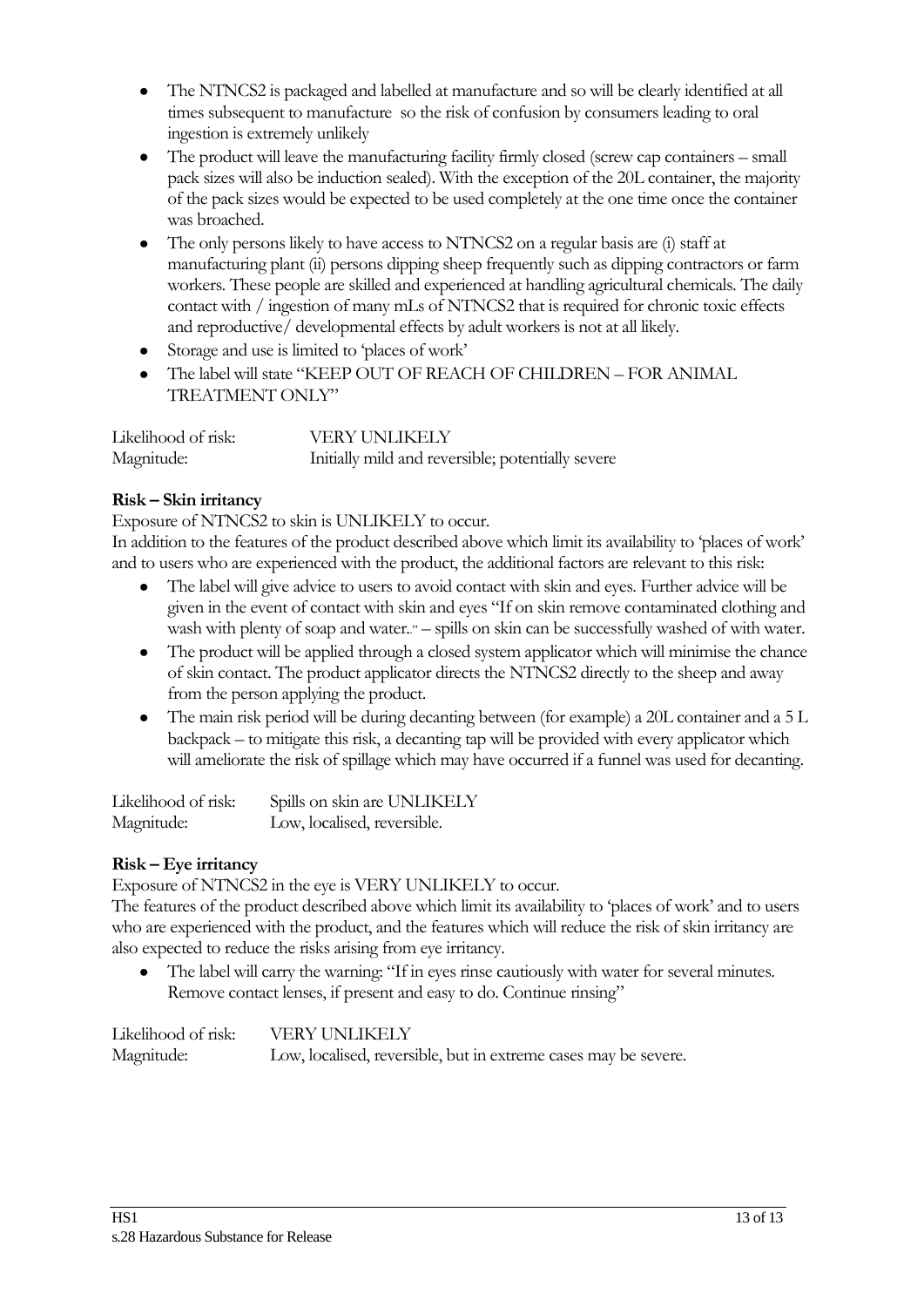# **Risk analysis – Environmental Risks**

# **Risk – Ecotoxicity following accidental or intentional release.**

## **Risk – Aquatic species**

Access to waterways or bodies of water could occur:

- Following accidental spillage during transport.
- Disposal of unused product near waterways
- Disposal of effluent from wool scouring plants (Note: a wool withholding time will be set by the ACVM Group and stated on the product label)

Risks are no greater than for other pour-on ectoparasiticides currently marketed. One of the major mitigating factors for spillage is that bulk material will not leave the manufacturing plant. The highest single volume container to be transported will be 20 L. Economic effects and the product cost will reduce the likelihood that unused product will be disposed of inappropriately as the cost will ensure that there is a strong incentive to use all of the product through direct animal treatment.

| Likelihood of small spill: | Localised spills are EQUALLY LIKELY/UNLIKELY |
|----------------------------|----------------------------------------------|
| Magnitude:                 | Low, localised, minor                        |
| Likelihood of large spill  | Large spills are VERY UNLIKELY               |
| Magnitude:                 | Minor to moderate environmental effects      |

## **Risk – soil**

Access to soil and terrestrial invertebrates could occur:

- Following accidental spillage during transport.
- Disposal of unused product in local landfills
- Disposal of unused product on farmland

Risks are no greater than for other pour-on ectoparasiticides currently marketed. One of the major mitigating factors for spillage is that bulk material will not leave the manufacturing plant. The highest single volume container to be transported will be 20 L. Economic effects and the product cost will reduce the likelihood that unused product will be disposed of inappropriately as the cost will ensure that there is a strong incentive to use all of the product through direct animal treatment.

| Likelihood of small spill: | Localised spills are EQUALLY LIKELY/UNLIKELY |
|----------------------------|----------------------------------------------|
| Magnitude:                 | Low, localised, minor                        |
| Likelihood of large spill  | Large spills are VERY UNLIKELY               |
| Magnitude:                 | Moderate environmental effects               |

#### **Risk – terrestrial invertebrates – bees**

Due to the use pattern and packaging of the product, it is highly unlikely that significant quantities of active ingredient could be released where bees are working. Applying the pour-on onto sheep would not be done in areas were bees would be working (sheep yards). The use pattern of NTNCS2 does not put bees at risk.

| Likelihood of risk: | <b>VERY UNLIKELY</b> |
|---------------------|----------------------|
| Magnitude:          | Minor.               |

## **Risk – terrestrial vertebrates**

Access to soil and terrestrial vertebrates could occur:

- Following accidental spillage during transport.  $\bullet$
- Disposal of unused product in local landfills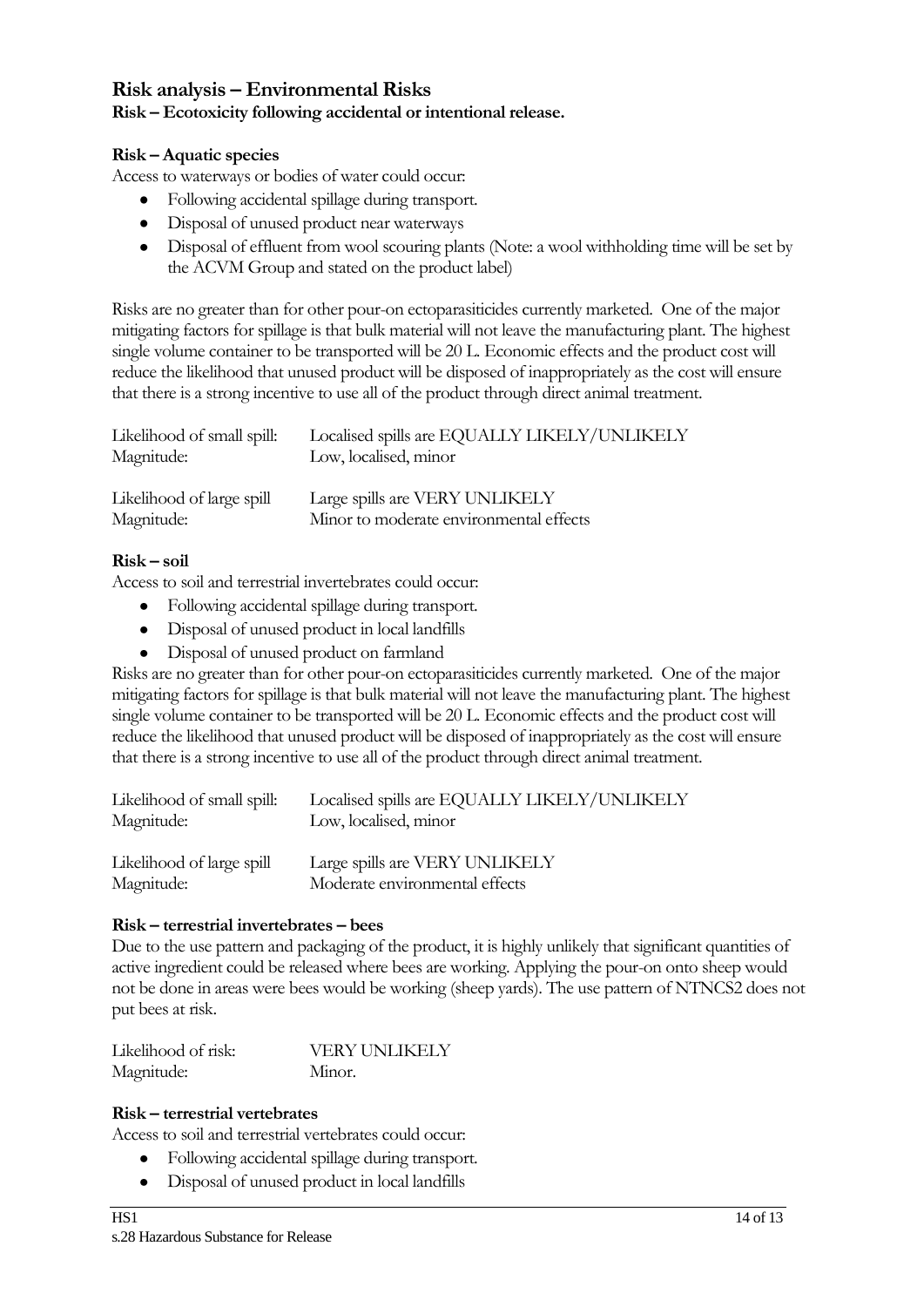Disposal of unused product on farmland

Risks are no greater than for other pour-on ectoparasiticides currently marketed. One of the major mitigating factors for spillage is that bulk material will not leave the manufacturing plant. The highest single volume container to be transported will be 20 L. Economic effects and the product cost will reduce the likelihood that unused product will be disposed of inappropriately as the cost will ensure that there is a strong incentive to use all of the product through direct animal treatment.

| Likelihood of small spill: | Localised spills are EQUALLY LIKELY/UNLIKELY |
|----------------------------|----------------------------------------------|
| Magnitude:                 | Low, localised                               |
| Likelihood of large spill  | Large spills are VERY UNLIKELY               |
| Magnitude:                 | Moderate to severe environmental effects     |

# **Risk – Summary**

NTNCS2 is very similar to existing products already on the market. Its presence in the NZ market will be beneficial in terms of the increased choice of this type of product and it will not impose any extra costs which are not already apparent in the existing products on the market.

Further risk mitigating factors are discussed further in Appendix 1.

| <b>Exposure Route</b>                                                                                                                   | <b>Potential Effect</b>                                                                                                | Likelihood of<br>Adverse<br><b>Effect</b><br>Occurring | Magnitude of<br>Adverse<br><b>Effect</b> | <b>Level of Risk</b> |
|-----------------------------------------------------------------------------------------------------------------------------------------|------------------------------------------------------------------------------------------------------------------------|--------------------------------------------------------|------------------------------------------|----------------------|
| Spillage during transport,<br>storage, use or disposal<br>resulting in substance<br>entering a water body,<br>soil or exposing animals. | Death or adverse effect<br>on aquatic and terrestrial<br>organisms. Death or<br>adverse effect on<br>animals or people | Very unlikely                                          | Minor                                    | Low                  |
| Inadequate storage<br>allowing access to<br>children                                                                                    | Adverse effect on the<br>child                                                                                         | Very unlikely                                          | Minimal                                  | Insignificant        |
| Prolonged chronic<br>exposure during use                                                                                                | Health effects in users                                                                                                | Very unlikely                                          | Minimal                                  | Insignificant        |
| Eye exposure during use                                                                                                                 | Eye irritation                                                                                                         | Very unlikely                                          | Minimal                                  | Insignificant        |
| Skin exposure during<br>use                                                                                                             | Skin irritation                                                                                                        | Unlikely                                               | Minimal                                  | Low                  |
| Active ingredients<br>entering aquatic<br>environment via wool<br>scour effluent                                                        | Death or adverse effect<br>on aquatic organisms                                                                        | Unlikely                                               | Minor                                    | Low                  |

# **Costs**

# **Costs – Human health**

Any health costs would be borne by workers and the community generally

## **Costs – Environment**

Costs of cleaning up spillage would be borne by the wider community. Costs of disposal would be borne by end-users.

# **Benefits**

# **Benefits – human health**

While NTNCS2 is not expected to have any direct benefit to human health, the control of ectoparasites on sheep improves sheep farm productivity, increasing the export earnings which are necessary to fund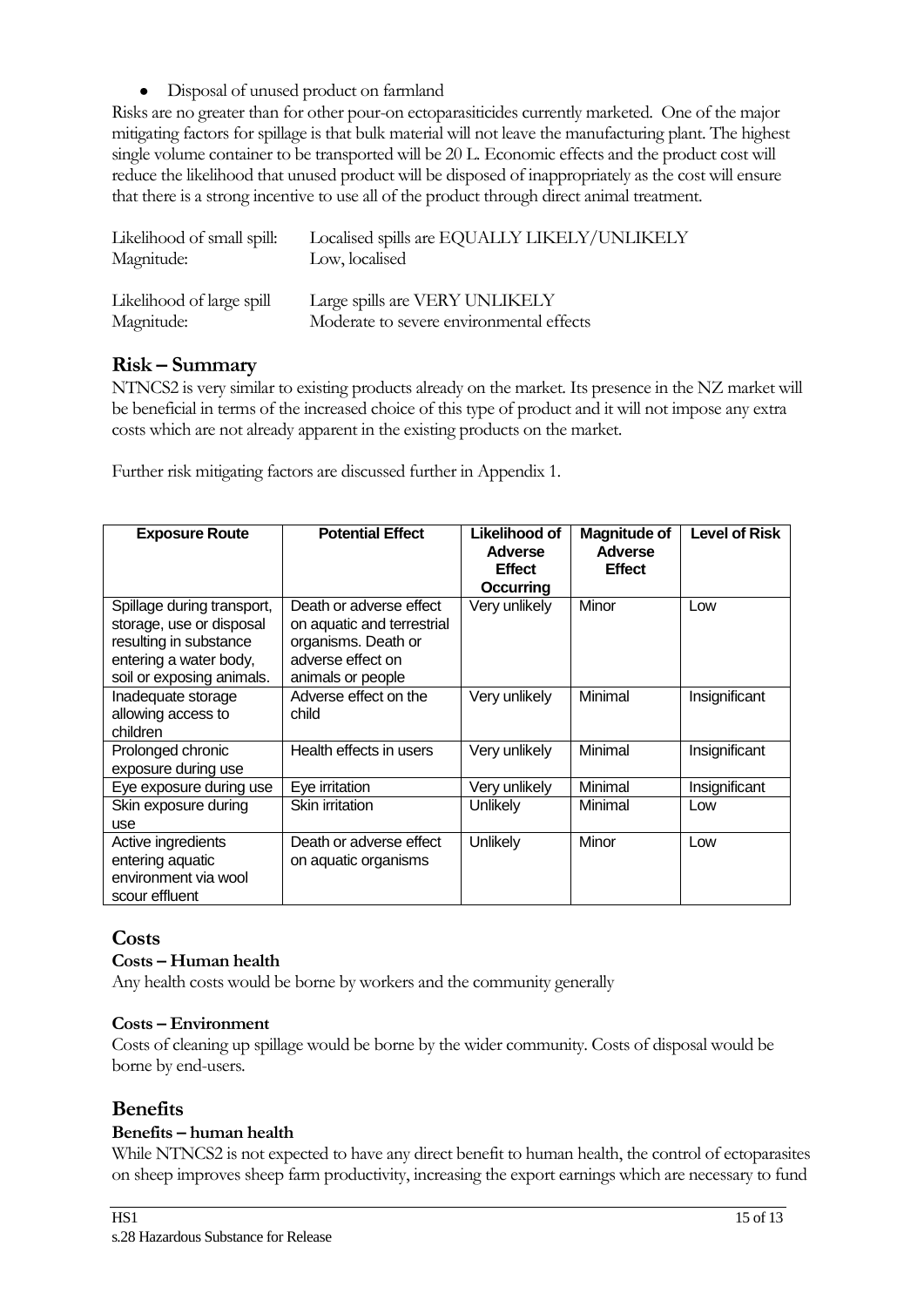health care of New Zealanders generally. There may also be a psychological benefit to farmers who appreciate having new and improved animal health formulations available to treat their sheep – and the resulting decreases in stress levels that this produces.

# **Benefits – Environment**

While NTNCS2 is not expected to have any direct benefit to the environment, a product which more effectively controls ectoparasites in sheep may actually serve to decrease the overall requirement for chemicals particularly those which are required to treat active fly strike in sheep (and these chemicals are often older organophosphate based products) – so indirectly the use of NTNCS2 may decrease the quantity of other chemicals used on sheep and thus at risk of entering and affecting the environment.

# **Other benefits**

| <b>Benefit</b>                                  | Impact   | <b>Action Through</b>                       |
|-------------------------------------------------|----------|---------------------------------------------|
| Improvement of animal health                    | Direct   | More effective treatment and control of     |
|                                                 |          | ectoparasites                               |
| Improvement of the livestock and animal         | Direct   | Having healthy animals improved the         |
| products that New Zealand can offer at home     | Indirect | quantity and quality of farm produce.       |
| and overseas                                    |          |                                             |
| Improvement of overall farm production          | Indirect | Having healthy animals improved the         |
|                                                 |          | quantity and quality of farm produce        |
| Increased choice of this type of product in the | Direct   | Increased choice of this type of product is |
| NZ market                                       |          | likely to promote competition which in      |
|                                                 |          | turn may lead to a decreased cost for       |
|                                                 |          | New Zealand farmers.                        |

#### **4.3 Provide an assessment of any particular risks, costs and benefits which arise from the relationship of Māori and their culture and traditions with their taonga, or which are, for other reasons, of particular relevance to Māori.**

We have asked for a separate response in this area because these requirements are different to other risks, costs and benefits. These are explained in more detail in Section 4.3 of the User Guide. Please note that if there are potentially significant risks in this area, it will almost certainly be necessary to consult with Māori in preparing an assessment. (See comments under "Section 4.3 of Form" in the User Guide)

When use as directed, and noting the nature of the product and packaging, it is assessed that this product will have an insignificant effect on the environment and other cultural interests of Maori. Although direct consultation with Maori has not taken place, it is anticipated that there are unlikely to be any particular aspects of this product likely to affect Maori tradition or culture

Further comments in confidential Appendix 1.

# **4.4 Provide an assessment of any risks, costs or benefits to New Zealand's international obligations.**

This is a specialist area which ERMA New Zealand will handle. However, any information you are able to provide on relevant international agreements would help us and save time and cost.

**(Optional)** (See comments under "Section 4.4 of Form" in the User Guide)

Risks to New Zealand"s international obligations with regard to food and fibre residues are to be assessed by the ACVM Group of NZFSA. Other risks, costs and benefits related to New Zealand"s international obligations are not assessed by the applicant.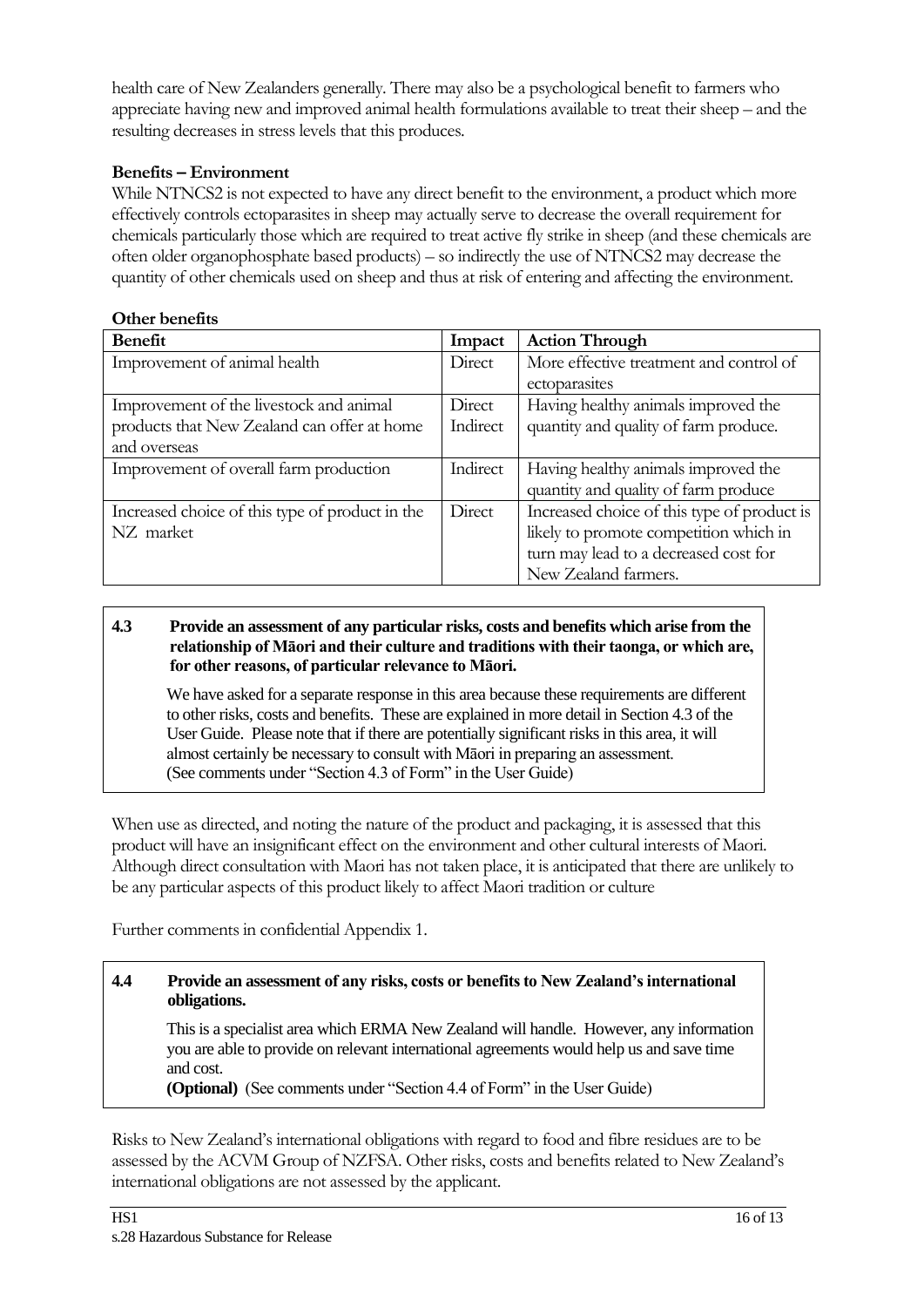# **4.5 Provide information on the proposed management of the substance.**

This section should provide information on managing the effects identified and assessed in Sections 4.1 - 4.4 above. The starting point for this is the range of default controls triggered by the hazardous property classification(s) attached to the substance (see Section 3.4). You should describe how these controls would be implemented and indicate other mean of managing risks.. The information provided must be specific to the substance(s) and cover all areas of intended use. Reference should be made to Codes of Practice or standard operating procedures that will be followed. If changes to the default controls triggered by the substance classification are proposed, the reasons for these changes should be provided.

Please note that you will find it easiest to complete this section in conjunction with section 4.2. That is because the management of risks will influence their residual level. (See comments under "Section 4.5 of Form" in the User Guide)

# **Flammable properties**

The default controls are F2, F6, F11, F17

# **Toxic properties**

The proposed controls are: T1, T2, T4, T7.

The combination of the controls and the label instructions will adequately control risks for users. The default control T3 (records of use) is not required for similar products.

# **Ecotoxic properties**

The proposed controls are: E1, E6 & E8

The control E2 is not required for veterinary medicines. E3 is not necessary as there is no exposure pathway for bees. E4 is not necessary as there is no exposure pathway to terrestrial vertebrates. The controls for records of use (E5), approved handlers (E7 & AH1) and tracking (TR1) should not be required as these have been deleted for similar products.

# **Identification**

The default controls for identification (I1,I3,I5,I9,I11,I13,I16,I17,I18,I19,I21,I23,I25,I28,I29) control the risk associated with identification of the hazardous properties of the substance. This will be achieved in the labelling proposed for the product and by the provision of an appropriate Safety Data Sheet.

# **Packaging**

The proposed controls are P1,P3,P13\*,P15, PG3. Similar products in the market which have a similar Dangerous goods Class 9 are not packaging Group 2 (PG2) for transport.

# **Disposal**

The default controls for disposal (D2,D4,D5,D6,D7,D8) control the risks associated with disposal of unused product and containers as well as used containers.

## **Emergency Management**

The default controls for emergency management (EM1, EM4, EM6, EM7, EM8, EM9, EM10, EM11, EM12, EM13) control the risks which require emergency management.

## **4.6 Provide an overall evaluation of the combined impact of all of the risks, costs and benefits set out in sections 4.2, 4.3 and 4.4.**

Doing this overall evaluation is the main task of the Authority. However, you may wish to express a view on the relative importance of the different risks, costs and benefits and how they should be brought together in making a decision. **(Optional)** (See comments under "Section 4.6 of Form" in the User Guide)

The direct benefits to animal welfare and indirect benefits to the New Zealand economy outweigh risks associated with improper handling, accidental spillage or inappropriate disposal. Such events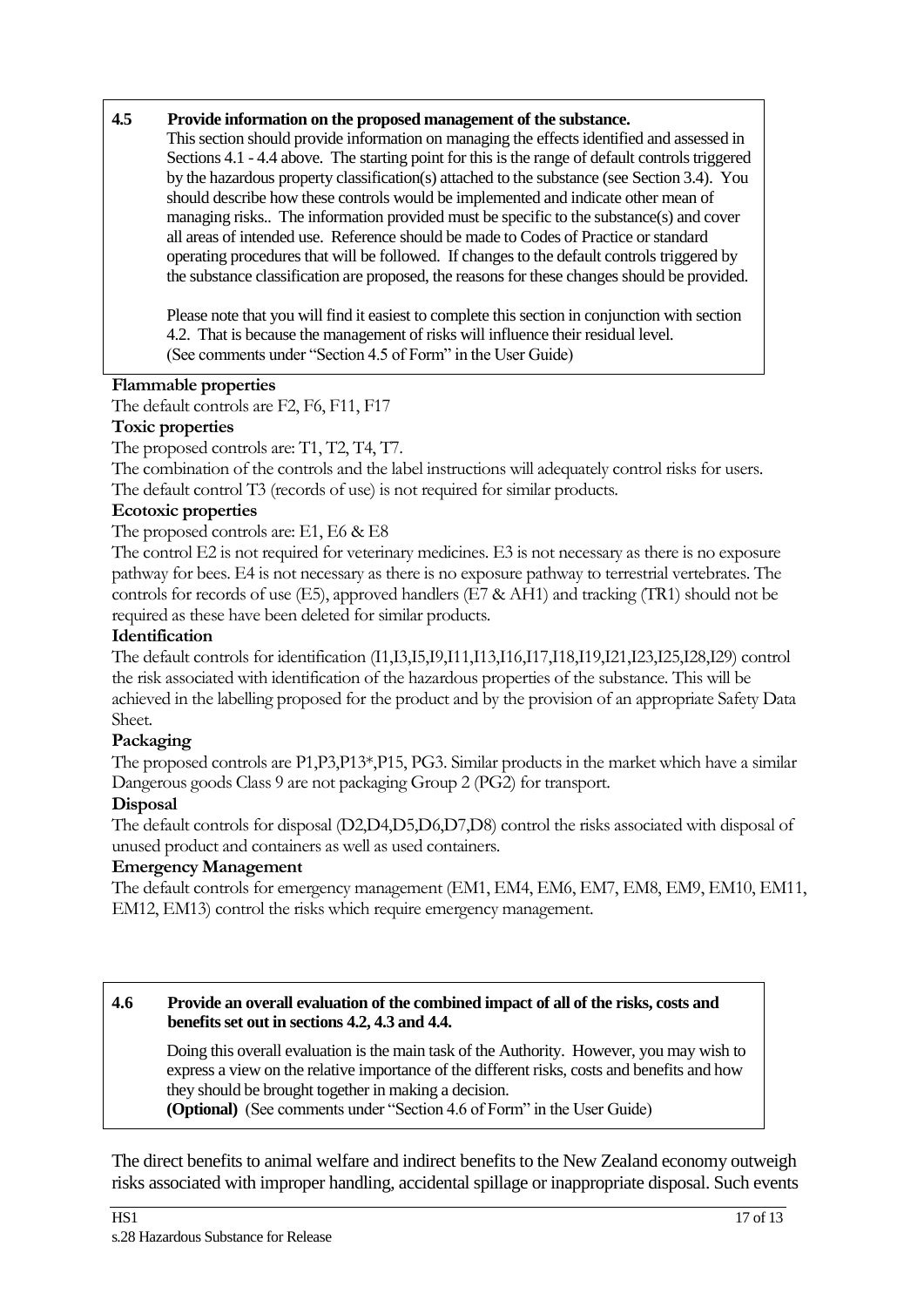are unlikely to occur due to the proposed controls as a result of the hazard assessment of NTNCS2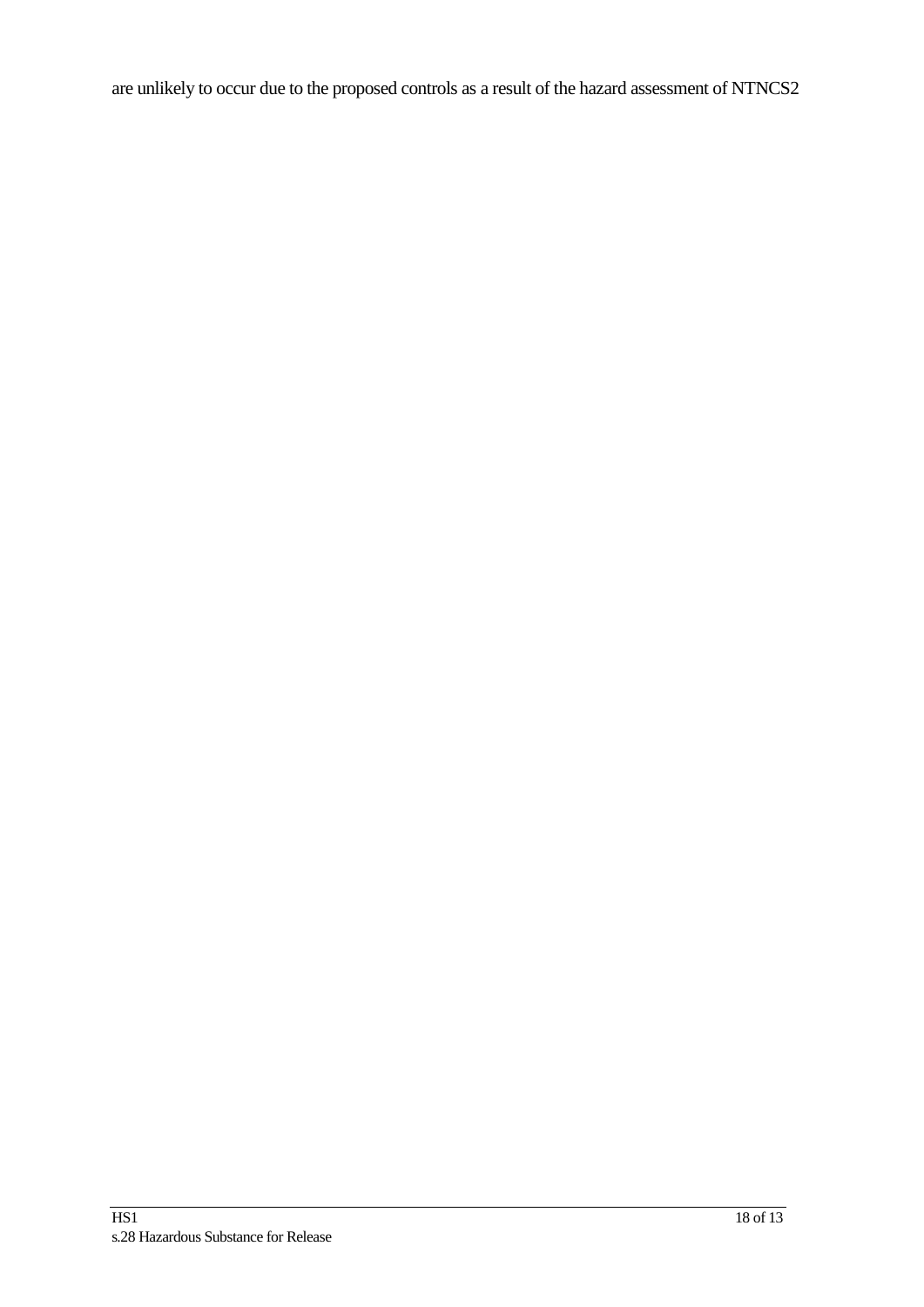# **Section Five – International Considerations**

#### **5.1 ERMA New Zealand is interested in whether this substance (or any of its components) has been considered by any other regulatory authority in New Zealand or by any other country. If you are aware of this, please provide details of the results of such consideration. (Optional)** (See comments under "Section 5.1 of Form" in the User Guide)

NTNCS2 has been successfully considered by ERMANZ for manufacture into containment (HSC000301) and the ACVM Group of NZFSA for Provisional Registration (A10235).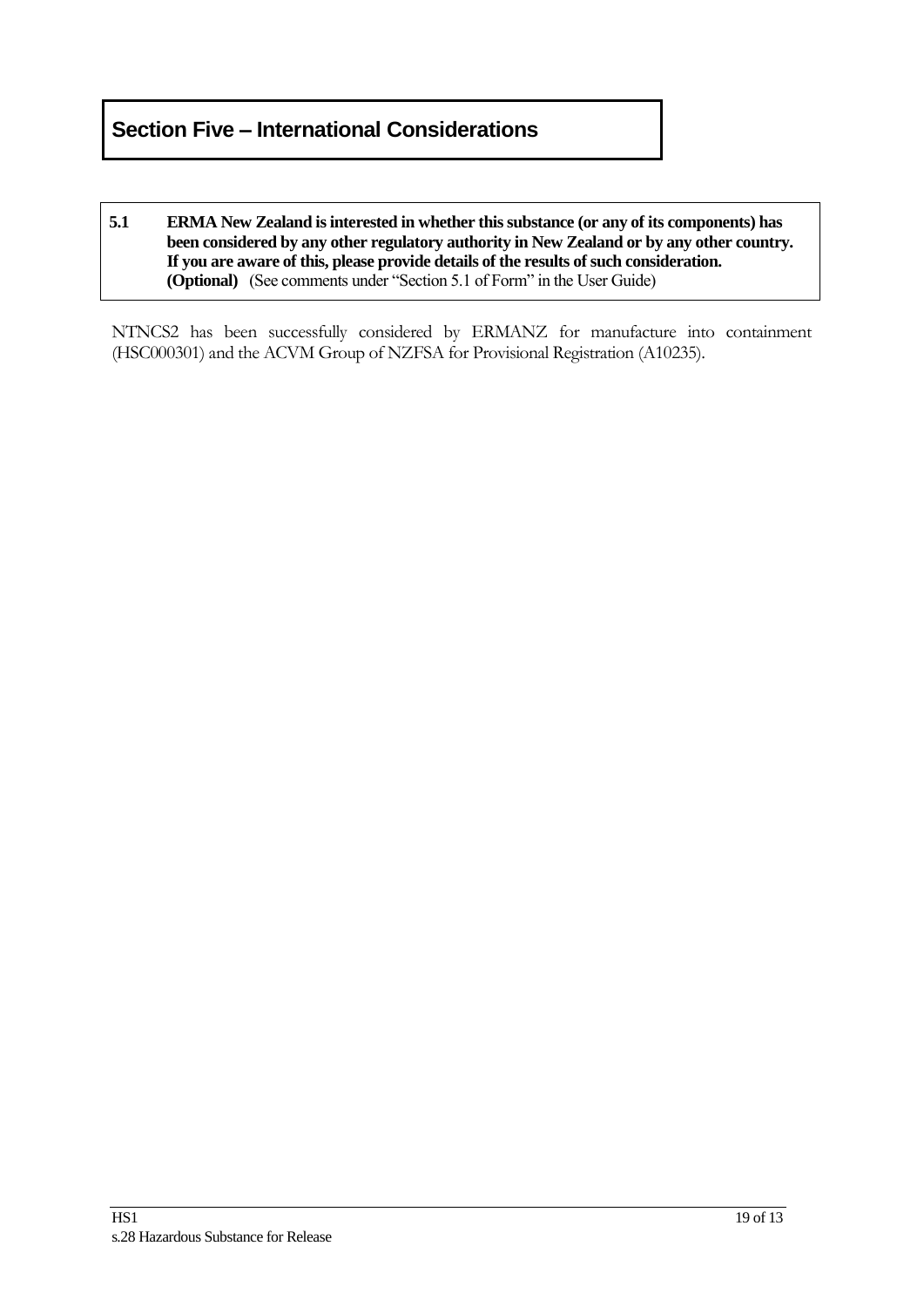**6.1 Provide a glossary of scientific and technical terms used in the application.**  (See comments under "Section 6.1 of Form" in the User Guide)

# **6.2 Provide here any other information you consider relevant to this application not already included.**

(See comments under "Section 6.2 of Form" in the User Guide)

# **Section Seven – Summary of Public Information**

The information provided in this section may be used in the Authority"s public register of substances required under Section 20 of the HSNO Act.

This summary information will be used to provide information for those people and agencies (eg Ministry for the Environment, Department of Conservation, Regional Councils, etc), who will be notified of the application, and for potential submitters who request information. This information will also be used to prepare the public notice of the application.

For these reasons, applicants should ensure that this summary information does not contain any commercially sensitive material.

# **7.1 Name of the substance(s) for the public register:**

Please use a maximum of 80 characters. (See comments under "Section 7.1 of Form" in the User Guide)

NTNCS2

## **7.2 Purpose of the application for the public register:**

This should include (in a maximum of 255 characters) an abstract giving information on the intended use of the substance and why an application is needed based on its hazardous properties. (See comments under "Section 7.2 of Form" in the User Guide)

This application proposes the manufacture and distribution for release of NTNCS2 which is a veterinary medicine to control ectoparasites on sheep after external application.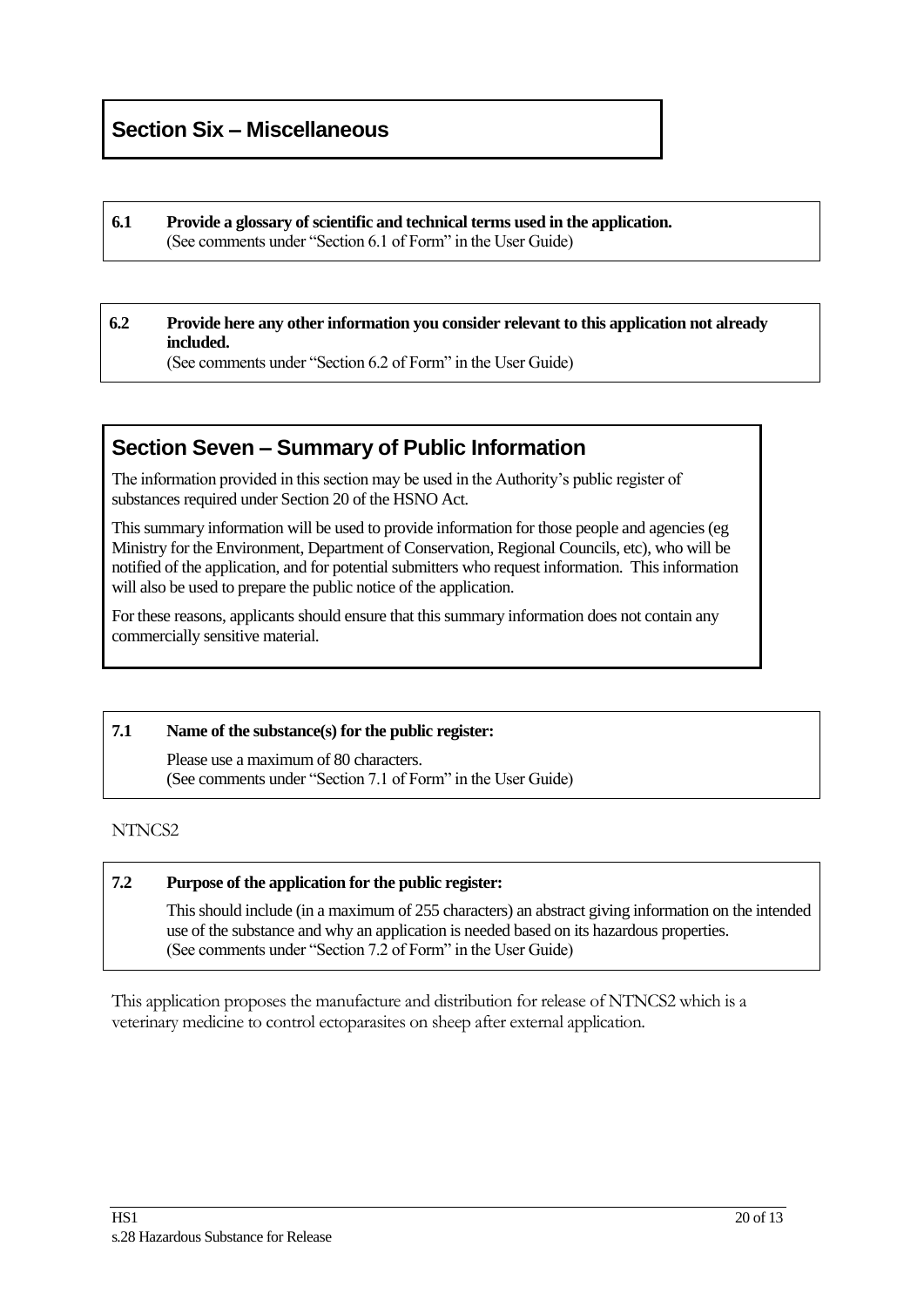# **7.3 Use Categories of the substance(s):**

ERMA New Zealand has adopted the system of use categories developed by the European Union, which identify various functional uses of substances. This information is pertinent to the assessment of exposure scenarios and the determination of risk and is also useful for building up a profile of the substance. There are three sets of use categories. Within each of these, applicants should state which use categories are relevant to all intended uses of the substance(s).

- Main category: There are four main categories see User Guide for details.
- Industry category: There are 16 industry categories see User Guide for details.
- Function/Use category: There are 55 function/use categories see User Guide for details.

**(Optional)** (See comments under "Section 7.3 of Form" in the User Guide)

| Main category:         | 3. Non dispersive use                                  |
|------------------------|--------------------------------------------------------|
| Industry category:     | 1. Agricultural industry                               |
| Function/Use category: | 41. Pharmaceuticals (Subcategory) veterinary medicines |

## **7.4 Executive Summary:**

In this section, the applicant should provide a summary of information contained in this application, including:

- the identification of the substance, its hazardous properties and intended uses  $\bullet$
- an assessment of the risks, costs and benefits
- the methods implemented to manage the risks, particularly in relation to emergency management and disposal.

(See comments under "Section 7.4 of Form" in the User Guide)

This application proposes the manufacture and distribution of the mixture NTNCS2 in New Zealand.

NTNCS2 breaches HSNO thresholds for flammability, skin irritation, eye irritation, reproductive/developmental effects, target organ toxicity, aquatic and soil ecotoxicity and terrestrial vertebrate and invertebrate ecotoxicity.

NTNCS2 is to be used on farms to control ectoparasites on sheep. It would be sold as a ready to use formulation and have a dedicated applicator to allow effective product application by an end-user.

Risks to humans are relatively low and can be managed by careful application including the use of the dedicated applicator with the use of protective equipment. Risks to the environment can be managed by careful use, transportation under Dangerous Goods rules and appropriate disposal. Risks to bees are limited by the lack of exposure pathways.

The main risks associated with the use of this product are to the user if NTNCS2 were not handled appropriately – this risk is judged to be unlikely. The main risk to the environment is the risk to aquatic organisms in the case of accidental spills or inappropriate disposal. These events are judged to be very unlikely.